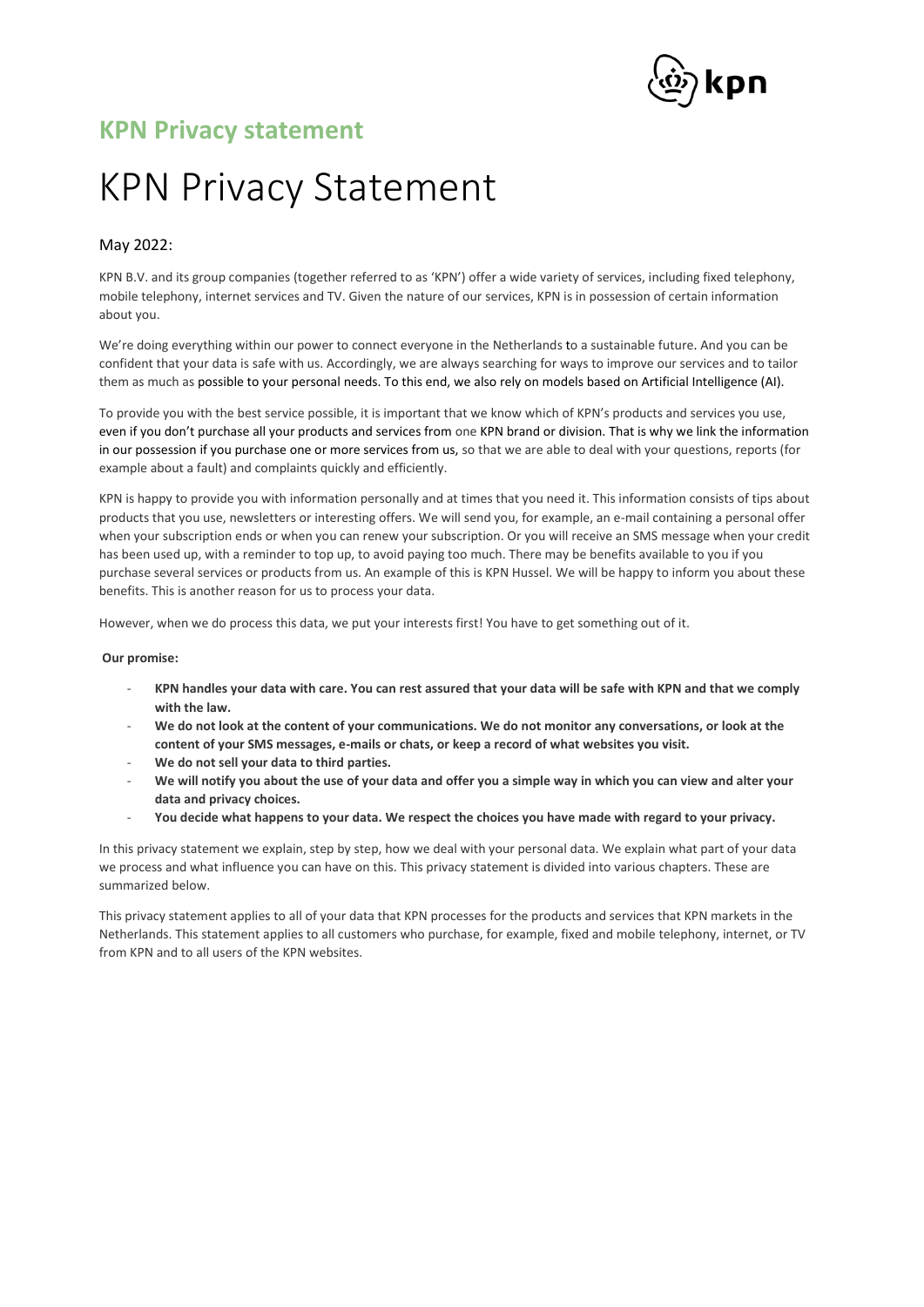

## **Content:**

- 1. [Who is responsible for processing your data?](#page-1-0)
- 2. [Summary of the key processing operations](#page-1-1)
- 3. [Making calls with](#page-3-0) KPN
- 4. [KPN internet \(fixed and mobile\)](#page-8-0)
- 5. [KPN TV](#page-11-0)
- 6. [KPN websites](#page-15-0)
- 7. [KPN apps](#page-16-0)
- 8. [In our shops](#page-17-0)
- 9. [How is your data shared within KPN](#page-17-1)
- 10. [Sharing your data with third parties](#page-18-0)
- 11. [Your rights \(Inspection, Correction, Objection\)](#page-20-0)
- 12. [Contact](#page-22-0)

# <span id="page-1-0"></span>**1 WHO IS RESPONSIBLE FOR PROCESSING YOUR DATA?**

All entities that are part of the KPN group have adopted principally the same privacy policy. This means that you always know where you stand. For example, if you are purchasing a service from KPN B.V, or from an entity within the KPN Group, then the Controller that processes your data is KPN B.V., Wilhelminakade 123, Rotterdam.

# <span id="page-1-1"></span>**2 SUMMARY OF THE KEY PROCESSING OPERATIONS**

We set out below a general overview of the key data processing operations. The goal of the summary is to present an instant, accurate impression of which of your data we process when you use our telephony, internet and television services. This summary also sets out the choices you can make yourself for each service.

If you would like more information about a particular subject, just click on the relevant check box to access the corresponding information. If you want to find out more about the choices open to you and how to notify us of your choice, Go to "Right to [Object"](#page-21-0). If you want to know what data we have on you, go t[o "Inspection".](#page-20-1)

We also process data from you o[n our websites,](#page-15-0) in our [shops](#page-17-0) and in ou[r apps.](#page-16-0) This is not stated in this summary. For a complete picture, we recommend that you read the privacy statement in full. It will also explain to you how we share your [data within KPN](#page-17-1) and what our policy is with regard t[o sharing your data with third parties.](#page-18-0)

To be able to process personal data we need a legal basis for doing so. The legal bases we can rely on are as follows:

- Necessary for performing the contract, including, for example, for providing the service, or network planning, management and security
- Compliance with a statutory obligation, e.g. storing of invoices for a period of 7 years for the tax authorities
- Legitimate interest, including, for example, in improving services, providing information about the use of the service, trend analysis, and marketing and sales
- Approval, including, for example, for personalized marketing and sales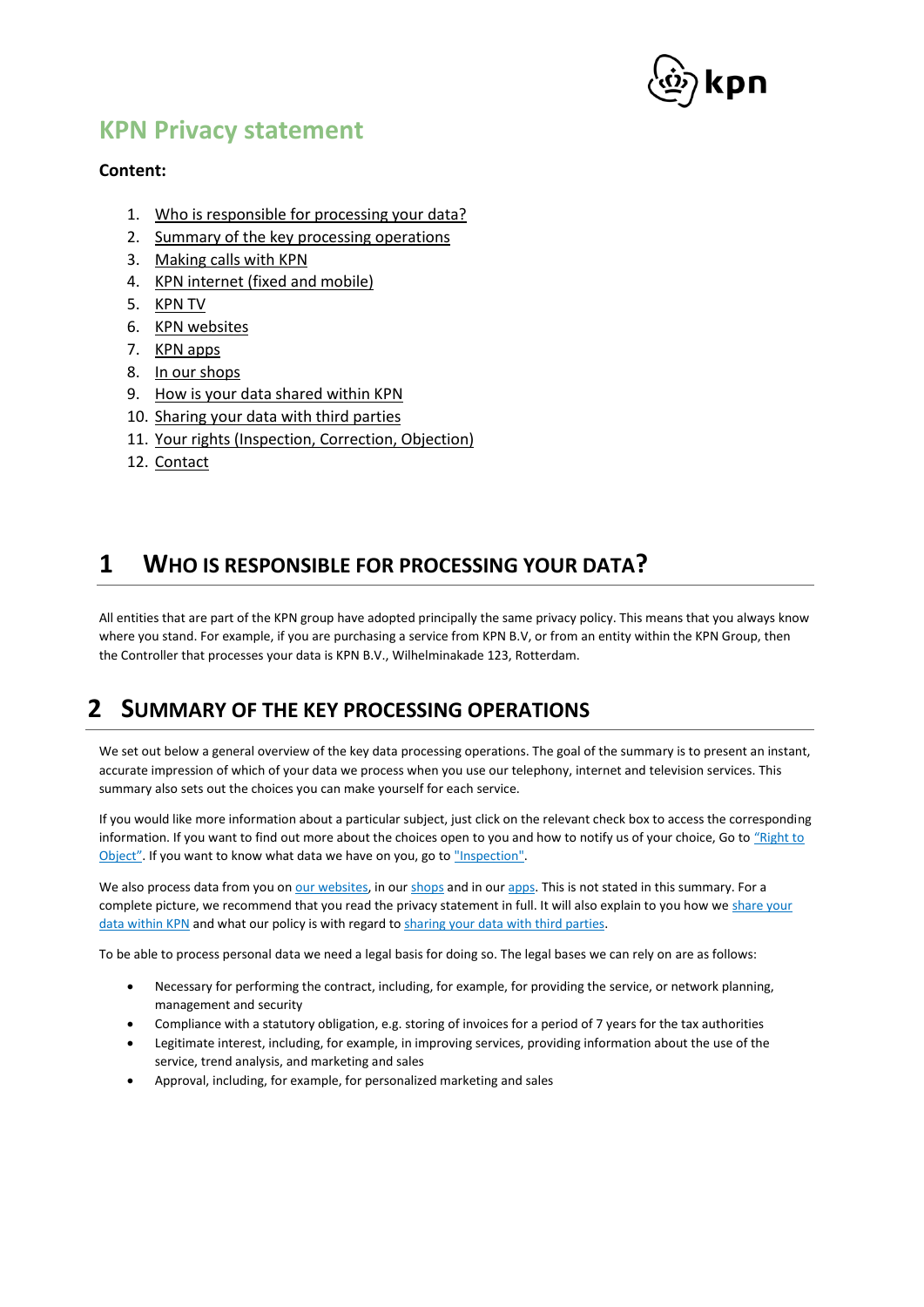

| ▼ What                                                            | For what purpose $\blacktriangleright$                                                    | <b>Supplying</b><br>the service    | <b>Network</b><br>planning /<br>administration<br>/ security            | <b>Complying</b><br>with<br>statutory<br>obligations                       | To improve<br>service,<br>provide<br>information<br>about using the<br>service, trend<br>analysis | Marketing and sales<br>process | Supply to third<br>parties for<br>marketing<br>purposes |
|-------------------------------------------------------------------|-------------------------------------------------------------------------------------------|------------------------------------|-------------------------------------------------------------------------|----------------------------------------------------------------------------|---------------------------------------------------------------------------------------------------|--------------------------------|---------------------------------------------------------|
| Phone calls                                                       | Contact data<br>Usage data (how much you have<br>called)                                  | yes                                | yes                                                                     | yes                                                                        | yes, unless<br>objection                                                                          | yes, unless objection          | $\underline{no}$                                        |
|                                                                   | Usage data<br>(who you have called, where, and<br>when)                                   | yes                                | yes                                                                     | yes                                                                        | only if<br>approved                                                                               | only if approved               | $\underline{no}$                                        |
|                                                                   | Content of communications                                                                 | no                                 | no                                                                      | yes                                                                        | no                                                                                                | no                             | no                                                      |
| Purchase<br>$\underline{\mathsf{of}}$<br>peripherals<br>on credit | Personal data, registered credit<br>payments and arrears, and results<br>of various tests | yes                                | $\underline{no}$                                                        | yes                                                                        | only if<br>approved                                                                               | only if approved               | $\underline{no}$                                        |
| Internet                                                          | Contact data<br>Usage data (number of MBs you<br>have used)                               | yes                                | yes                                                                     | yes                                                                        | yes, unless<br>objection                                                                          | yes, unless objection          | n <sub>o</sub>                                          |
|                                                                   | Consumption data                                                                          | yes                                | yes                                                                     | yes                                                                        | only if<br>approved                                                                               | only if approved               | $\underline{no}$                                        |
|                                                                   | Content of communications, what<br>sites you have visited                                 | no                                 | only if<br>approved                                                     | yes                                                                        | no                                                                                                | no                             | no                                                      |
| Television                                                        | Contact data<br>(Usage data, number of items<br>purchased)                                | yes                                | yes                                                                     | yes                                                                        | yes, unless<br>objection                                                                          | yes, unless objection          | $\underline{no}$                                        |
|                                                                   | TV watched in real time                                                                   | yes, only to<br>display<br>program | yes, only to<br>resolve faults                                          | yes                                                                        | $\underline{no}$                                                                                  | $\underline{no}$               | $\underline{no}$                                        |
|                                                                   | Usage on demand, what items<br>you have ordered                                           | yes                                | yes                                                                     | yes                                                                        | yes                                                                                               | only if approved               | $\underline{no}$                                        |
|                                                                   | Recordings made, what<br>recordings you have made                                         | yes                                | yes                                                                     | yes                                                                        | only if<br>approved                                                                               | only if approved               | $\underline{no}$                                        |
| KPN<br>websites                                                   | Data concerning your visits to<br><b>KPN</b> sites                                        | yes                                | yes                                                                     | n/a                                                                        | Personal,<br>within and<br>outside the<br><b>KPN</b> website<br>and app                           |                                | $\underline{no}$                                        |
|                                                                   | Data that you provide yourself                                                            | yes                                | yes                                                                     | n/a                                                                        | yes, unless<br>objection                                                                          | yes, unless objection          | $\underline{no}$                                        |
|                                                                   | Link to your contact and usage<br>data                                                    |                                    | Personal,<br>within and<br>outside the<br><b>KPN website</b><br>and app | Personal,<br>within and<br>outside the<br><b>KPN</b><br>website<br>and app | Personal,<br>within and<br>outside the<br><b>KPN website</b><br>and app                           |                                | $\underline{no}$                                        |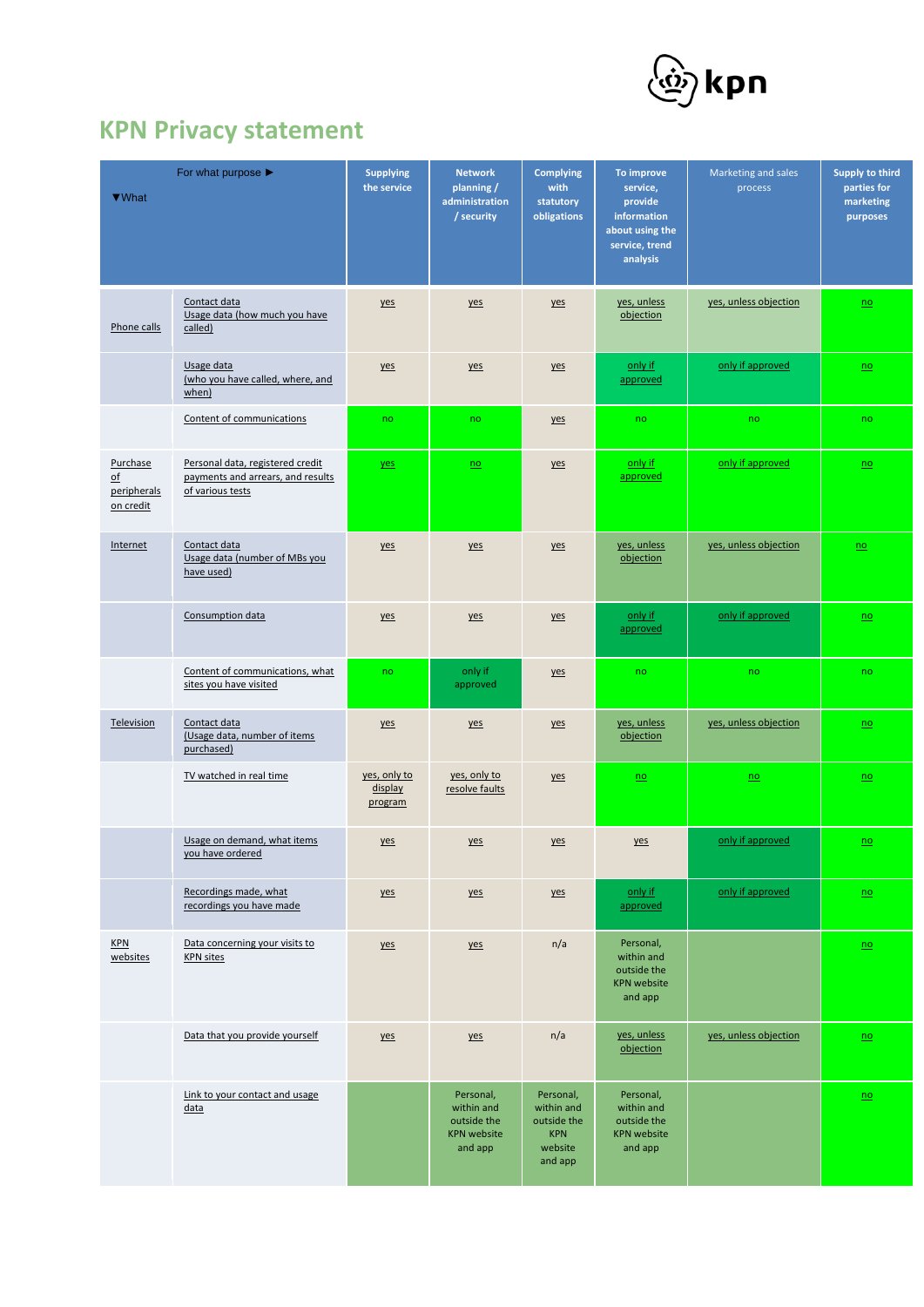

# <span id="page-3-0"></span>**3 MAKING CALLS WITH KPN**

# **WHICH OF YOUR DATA DO WE PROCESS?**

## <span id="page-3-1"></span>**At time of registration, if you contact us**

If you take out a subscription with us for a fixed or mobile telephone connection, we process some of your data. We also do this if you register as a customer or participate in a promotion. The data we process includes your name, address, copy of your proof of identity or residence, bank account number, e-mail address, date of birth, what services you buy from us, type of subscription and phone number. It does not matter whether you contacted us by telephone, via our websites or in one of our shops.

If you contact us, your data is registered. For example, we will record a question you ask us by telephone, via our websites or social media. We do this to be able to answer your question and to take the necessary actions to provide you with the right solution. Your data will be similarly registered if you report a fault, file a complaint, or fail to pay an invoice.

We refer to this data as 'contact data'.

KPN may make sound recordings/transcripts of your conversation with us for the purposes of our staff training. KPN is also required to make these recordings/transcripts to record your wish to change or terminate the services we supply to you.

## <span id="page-3-2"></span>**Use of the service**

If you use our telephony services, KPN will process technical data connected with this use and that is necessary to transport telephone traffic over our network. Examples are:

- the date, time and duration of a connection, your own telephone number and the telephone number of the party you call, technical identification data, your SIM card number (IMSI), your mobile device number (IMEI), and the number of signals that your telephone sends out;
- location data necessary to ensure that you can use our telephony services at all times and to transport your telephone traffic across our network. This location data indicates the transmission mast with which your mobile device or tablet is in communication.

So we do not process the content of the communication.

This technical data (except for location data) is included on your itemized invoice. We call all this technical data 'consumption data'.

On the non-itemized 'front page' of our invoices we specify for example the number of minutes of call time and number of SMS messages you have sent, and the total sum owed. This data we call 'usage data'.

# **WHAT DO WE DO WITH YOUR DATA?**

## <span id="page-3-3"></span>**Service**

The first reason for KPN to process your data is to be able to supply you with our services. We need to process your data to deal with your requests, to set up connections, to expand connections, to send invoices or answer questions about these, or deal with fault reports, or complaints. Unless we process your data, we cannot supply you with our services.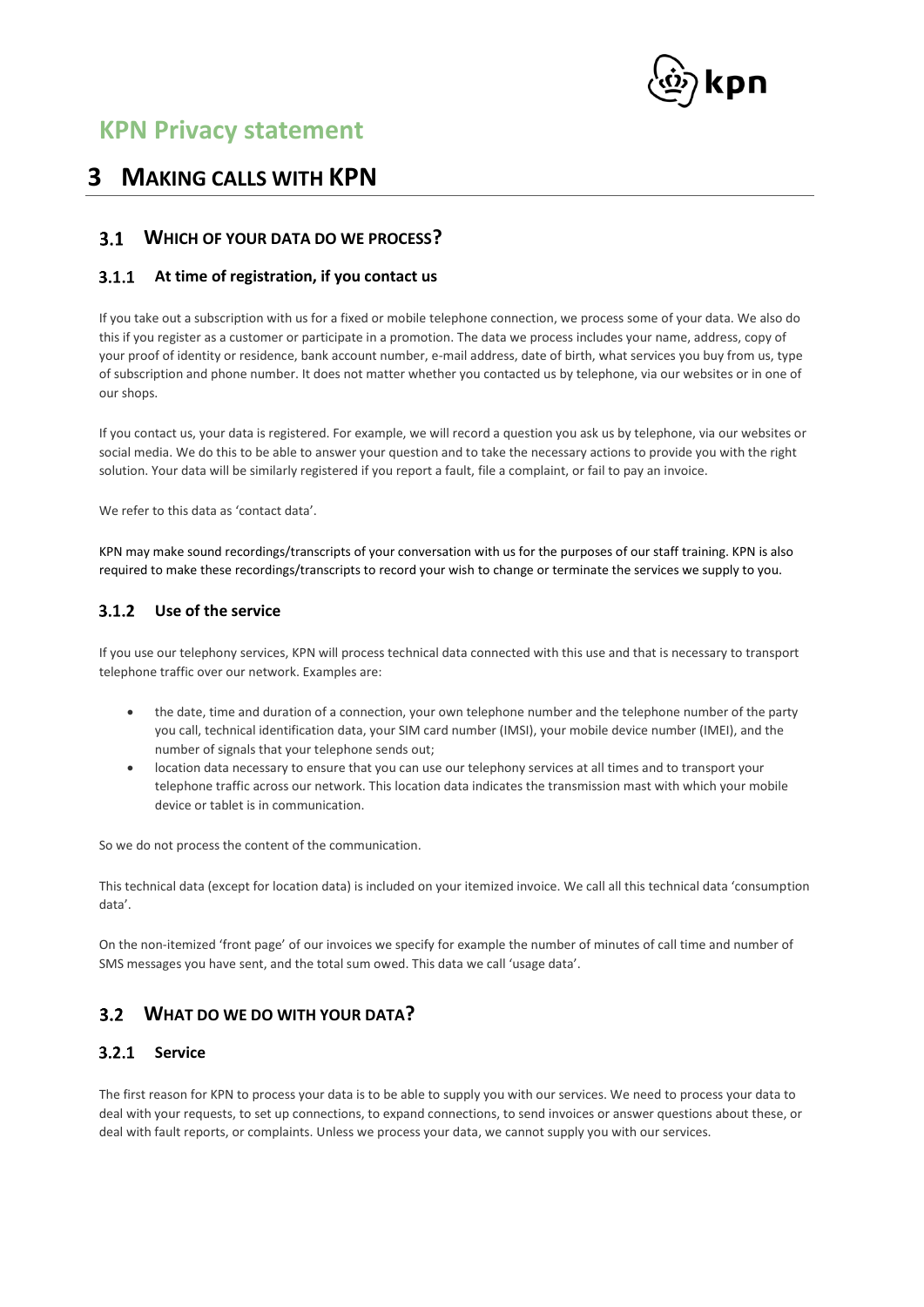

## <span id="page-4-0"></span>**Carrying out a risk analysis and credit registration, and provide credit**

If you apply for a new mobile telephone subscription or credit, KPN will carry out a risk analysis. For this, KPN will construct, in collaboration with other providers of public telecommunications services, a database of contracting parties. This database contains a list of contracting parties that have been disconnected (or whose contract has been terminated ) because of nonpayment. This database is used by KPN and the other providers to make the right choices regarding acceptance of applications for telecommunication services. Stichting Preventel is responsible for this database. You can find more information a[t https://www.preventel.nl/.](https://www.preventel.nl/)

As soon as we receive a request for a new telephone subscription or a renewal, your data will also be forwarded to Experian, a company credit report supplier. This also happens if you send in a credit application. All data pertaining to your payment history will also be shared with Experian. Experian processes this data under its own responsibility for analyses of credit worthiness, fraud prevention, debt collection and data quality validation. Experian can use this data to make an accurate risk analysis. If, as a result of payment arrears, you have ever had a contract terminated, this information may have consequences for other contracts that involve financial and other obligations. This applies to mobile telephony subscriptions entered into after January 1, 2010 and to fixed line subscriptions entered into after May 1, 2016. If you would like to know more about this subject, clic[k here.](#page-19-0)

KPN Finance B.V. will provide you with non-revolving credit for a term of one or two years for the purchase of a mobile telephone. For this purpose KPN needs to process additional data.

KPN requests the following information directly from you or via controlling parties:

- a) Name and full address
- b) Date of birth
- c) Valid proof of identity (photo will be rendered unidentifiable and BSN [citizen service] number will be crossed out)
- d) Database of telecom payment default (via Preventel)
- e) Fraud detection system (to check if there is any history of non-payment/fraud, etc.)
- f) Bank account number (you have to make a one-off pin payment of €0.01, so we can check your financial situation)
- g) Register of insolvencies
- h) Credit rating (by Experian)

To comply with statutory obligations in the supply of credit, as from May 1, 2017 KPN will process this customer data.

### **For credit under €250 the following data will be processed:**

Before entering into a contract, we will process a shielded copy of your proof of identity. We also ask you to transfer €0.01, which will give us additional certainty.

During the term of the contract KPN will undertake periodic checks for the purposes of guaranteeing integrity. If a customer appears on a sanctions list, KPN will terminate the contract and de Nederlandsche Bank (DNB) will be notified accordingly. In that case, the data which we forward to DNB is as follows:

- Personal data, place and date of birth
- The nature and amount of the sum payable on demand
- The action taken by KPN
- The number of the applicable sanctions regulation

### **In the case of credit between €250 and €1,000, the following data of yours will also be processed:**

So that KPN can act responsibly in supplying credit, it makes use of:

- a. Data concerning the total of registered credit advances in the Central Credit Registration System of the Central Credit Registration Office BKR (CKI)
- b. Data concerning payment arrears in credit contracts in the CKI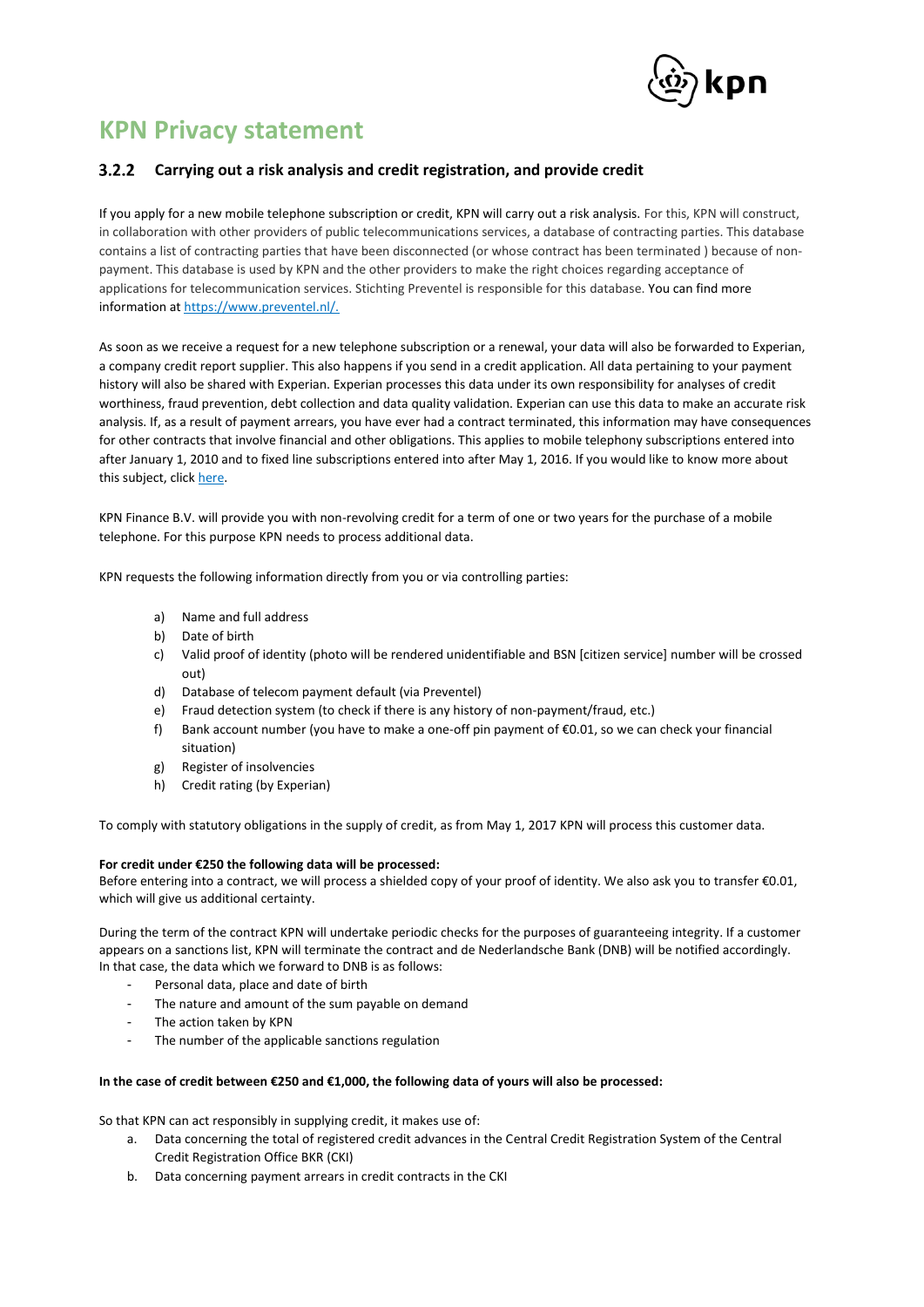

c. The result of the Telecom Income and Expenses Test

BKR will inform KPN about the total amount of registered credit payments and limits you have. They also let us know whether any current payment arrears in credit contracts have been registered against your name. If KPN has supplied you with credit, this credit will be registered in the CKI. If you do not comply with your payment obligations, KPN will report this to BKR, pursuant to Article 12 section 1 (under a and b) of the BKR Regulations.

To carry out the Telecom Income and Expenses Test, KPN will ask you to provide the following information:

- Family composition
- Net monthly income
- Monthly household expenses

If you want to know more, read the Telecom Credit Code o[n https://www.kpn.com/gespreidbetalen.](https://www.kpn.com/mobiel-abonnement/gespreid-betalen.htm)

#### <span id="page-5-0"></span> $3.2.3$ **Planning, management, our network security, spam filter/virus scan**

KPN is responsible for the telecommunications network that carries the telephone traffic. We are responsible for maintaining, planning and improving the network and management, such as routing traffic, resolving faults and monitoring peak load and overload. The analysis of network use provides us with essential information concerning the use of and load on our network. This information enables us to expand and improve our network in a focused way. KPN processes your fixed and mobile data for this technical and statistical analysis. The results of the analysis will be reported in anonymized form within KPN so that the data is no longer traceable to individuals. We concern ourselves with the quality of the services, not with the content of your communications.

<span id="page-5-1"></span>KPN is responsible for securing our network and your connection to this network, by applying advanced techniques (such as firewalls, spam filters and virus scanners) to protect against security breaches, viruses, spam and malware. Would you like to know how to secure your own connection? Click [here](http://www.kpn.com/prive/klantenservice/veilig-internetten.htm).

### Conforming with statutory requirements

In some circumstances KPN is required by law to provide your data to third parties. For example, we must provide your data to the competent authorities for any criminal investigation and – at your request – to other providers to block the numbers you have called on your invoice.

### <span id="page-5-2"></span> $3.2.4$ **Improving services, informing you of opportunities to use the products and services you have purchased, trend analyses**

KPN processes your personal and usage data to improve our services and to inform you about opportunities to use the products and services you have purchased from us, unless of course you have made an objection to this. Your consumption data is also used for this purpose, but only if you have given your consent.

KPN uses statistical analyses to research trends in the market. We use the information obtained from these analyses in order to evaluate our products and services, as well as our processes, and to update them in line with new developments. We do not use these research results for marketing and sales activities focused specifically on you. For these, we use your personal and usage data, unless you have made an objection. Your consumption data can also be used for this purpose, but only if you have given your consent.

#### <span id="page-5-3"></span> $3.2.5$ **Marketing and sales activities, supply to third parties**

KPN processes your personal and usage data for marketing and sales activities (even for a period of two years following termination of the contract) and for the benefit of KPN's own services, unless you have notified us that you object to this. We may also process your consumption data for our marketing and sales activities, but only if you have given your consent.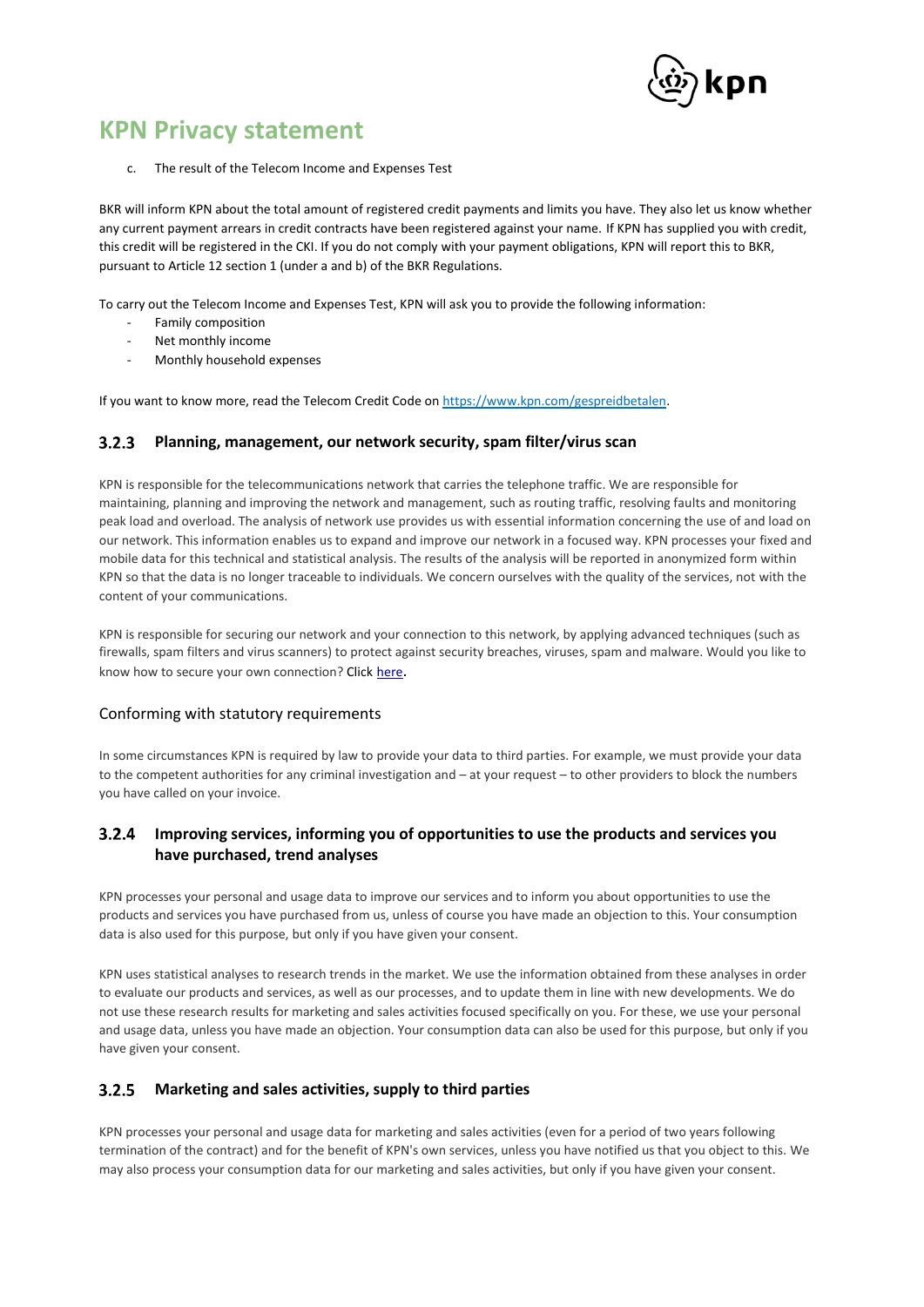

Your data is processed by KPN for the purposes of making offers and to inform you of the options for using the products or services you have purchased from us. If you are not yet a customer of KPN, we will be happy to inform you about the options offered by KPN. We will only do so if you have given your consent. We can share this information with you by letter, telephone or digitally (e.g. via SMS or e-mail), unless you have notified us that you object to being approached by letter, SMS, e-mail or telephone. You can indicate this separately. Read chapter 11.3 elsewhere in this privacy statement for more information.

KPN will not supply your data to third parties for marketing, sales, or similar commercial activities. Insofar as data is supplied to third parties for activities like this, this is not for sales purposes, and will only happen in an anonymized and aggregated form.

If you are a customer of ING, KPN will share information with ING about sim card replacements that KPN undertakes on your behalf, in order to protect both you and ING against fraud. In supplying this data to ING, KPN will have regard to your privacy by shielding as much privacy-sensitive data in the reports as possible.

#### $3.2.6$ **Debt collection, Assignment of claims**

For the purposes of enforcing payment of our invoices, we engage third parties such as debt collection agencies. If you are disconnected due to non-payment, we may assign our claims to such third parties. In such a case we share all data with such parties as they require in order to be able to enforce payment. The debt collection agency processes your personal data under its own responsibility.

#### $3.2.7$ **Telephone directories and subscriber information services**

KPN processes your contact details (name, full address and telephone number) for the purposes of issuing electronic and printed telephone directories and offering subscriber information services. We will do so only if you have indicated that your telephone number may be published in a telephone directory and/or be obtainable from a subscriber information service. In such a case, KPN is required by law to share your data with other publishers of telephone directories and subscriber information services within the European Union (EU). This means that this data is made 'public'.

You may choose an 'unlisted number', also referred to as a 'confidential number'. This means that the telephone number will not be published in a telephone directory and cannot be obtained from a subscriber information service. You can also choose not to include the number in a directory, but for it to be available from a subscriber information service. If you have an 'unlisted number' this does not mean that your data cannot be used for trend analyses and marketing and sales activities. If you do not wish for your data to be used for trend analyses and marketing and sales activities, then you must indicate this separately. In the section headed ["Contact"](#page-22-0), you can read about the choices available to you and how you can notify us of those choices.

You can notify us again if you change your mind. For more information about where you can submit your requests for registration, change of registration, or deletion, also check '[Contact](#page-22-0)'.

# **Caller ID**

It is standard practice for KPN to show your number to the called party. If you do not wish for your telephone number to be visible to others, you can block your caller ID (on a one-off basis) per individual call. You can also block your caller ID permanently. You can find out how to do this under ['Contact'.](#page-22-0)

If you dial the emergency number 112 your telephone number will always be disclosed, even if you have blocked your caller ID. KPN is required to do so by law.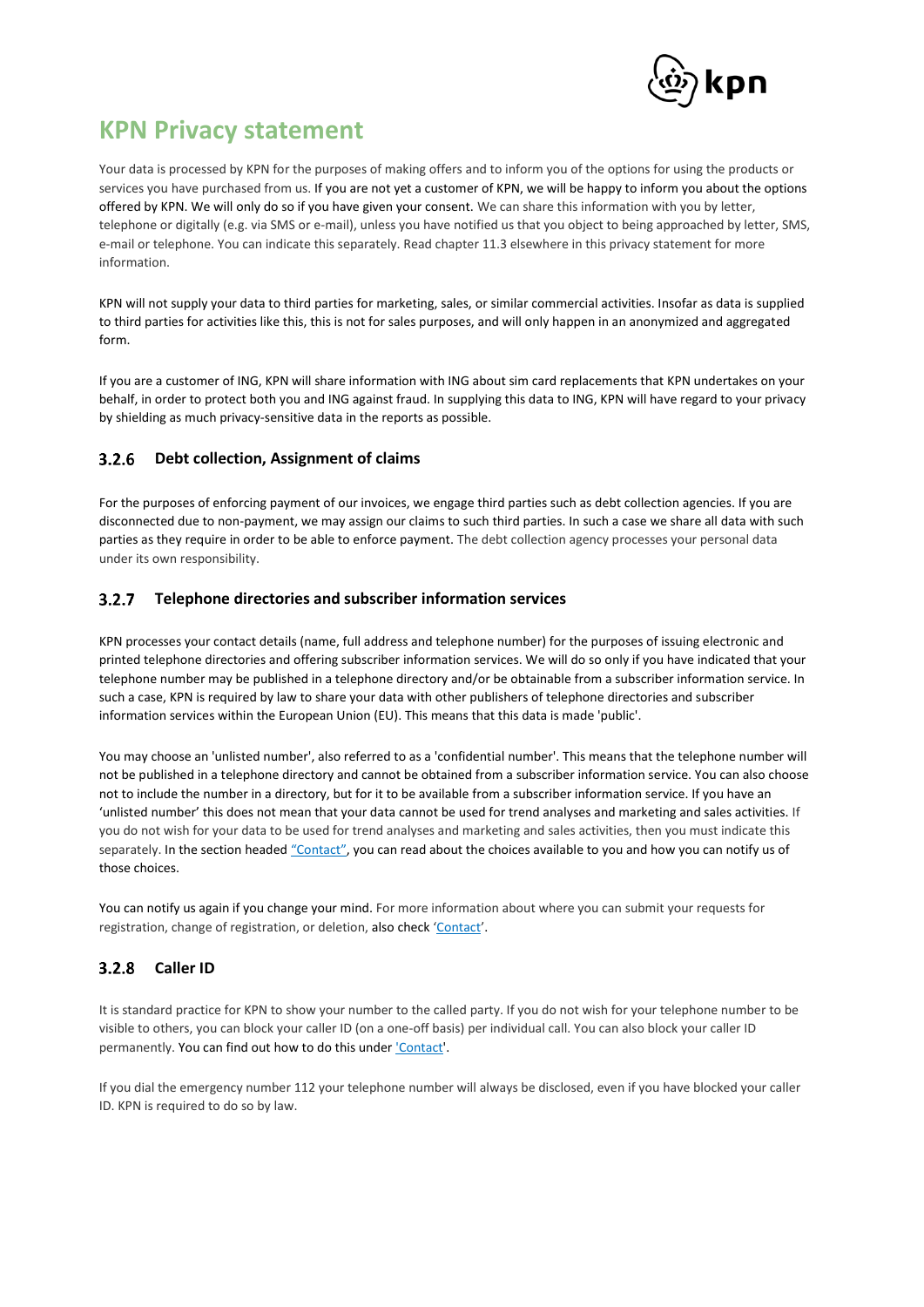

## **12.9** Itemization of invoices

For itemized invoices, the telephone number of the called party may be included in the invoice for the calling party, unless there is an agreement with the contract holder of the called party that its number will be shielded on the invoices of other customers. In line with statutory provisions, this shielding means that the last four digits of the number will not be readable. You can find out how to request this 'B-number block' under the section headed 'Contact'.

KPN collaborates with other telecommunications providers to also shield your number on their invoices. But unfortunately, we cannot guarantee that your blocked number will never appear on the invoices of other providers.

## **3.2.10 Nuisance calls**

If someone disturbs you with nuisance calls, you can report this to us. You can request us in writing to supply the contact details of the party from whose number the nuisance or malicious calls are made. If you make nuisance calls to someone, that other party can report this to us and make the same request.

You can send such a request to the address stated under ["Contact"](#page-22-0). In this request you have to give the following data: a) your name, full address and postcode, b) the number to which the call has been made, c) a description of the nature and severity of the nuisance as a result of the annoying or malicious calls and d) an indication of the dates and times of the calls. If the identity of the caller is known to KPN, we notify the person in writing that you regard such calls as a nuisance and we urge them strongly to stop. Should this warning not help, then KPN will, as a last resort, give you the telephone number, name and address of the caller. The caller whose information has been disclosed in this way will be notified of the fact.

## <span id="page-7-0"></span>**Device insurance**

KPN collaborates with Chubb to offer the Device Insurance service. For this purpose, KPN sends your customer data to Chubb, such as your name, address and contact information, KPN-ID and information about your subscription and device. KPN has agreed terms with Chubb to ensure that Chubb respects your privacy. You can read about how Chubb deals with your personal data in Chubb's privacy statement at chubb.com.

if you file a claim with Chubb, KPN will receive such information about the claim as is necessary for invoicing purposes. If you receive a replacement device from Chubb, Chubb will send us the IMEI number of your new device. We need the IMEI number to be able to provide our telephony services. If you change, cancel, or have terminated your device insurance via Chubb, we will be notified of this by Chubb. We process this information so that your subscription data remains complete and to be able to accurately invoice you.

### $3.3$ **FOR HOW LONG DO WE KEEP YOUR DATA?**

KPN will not keep your data for longer than permitted by law and which is necessary for the purposes for which we use your data. The length of time that your data is kept depends on its nature and why it has been processed. Therefore the retention period may differ from one objective to another.

If you have a subscription with KPN, your personal data will in any event be kept for the duration of your subscription. We keep your non-itemized invoices for a maximum of seven years. We are required by law to keep your invoices this long for tax reasons. We keep your itemized invoices and your call data for invoicing purposes for a maximum period of six months. We keep consumption data that we process to ensure that you are contactable on your cell phone for a maximum period of two weeks for network purposes. Even if you do not communicate actively.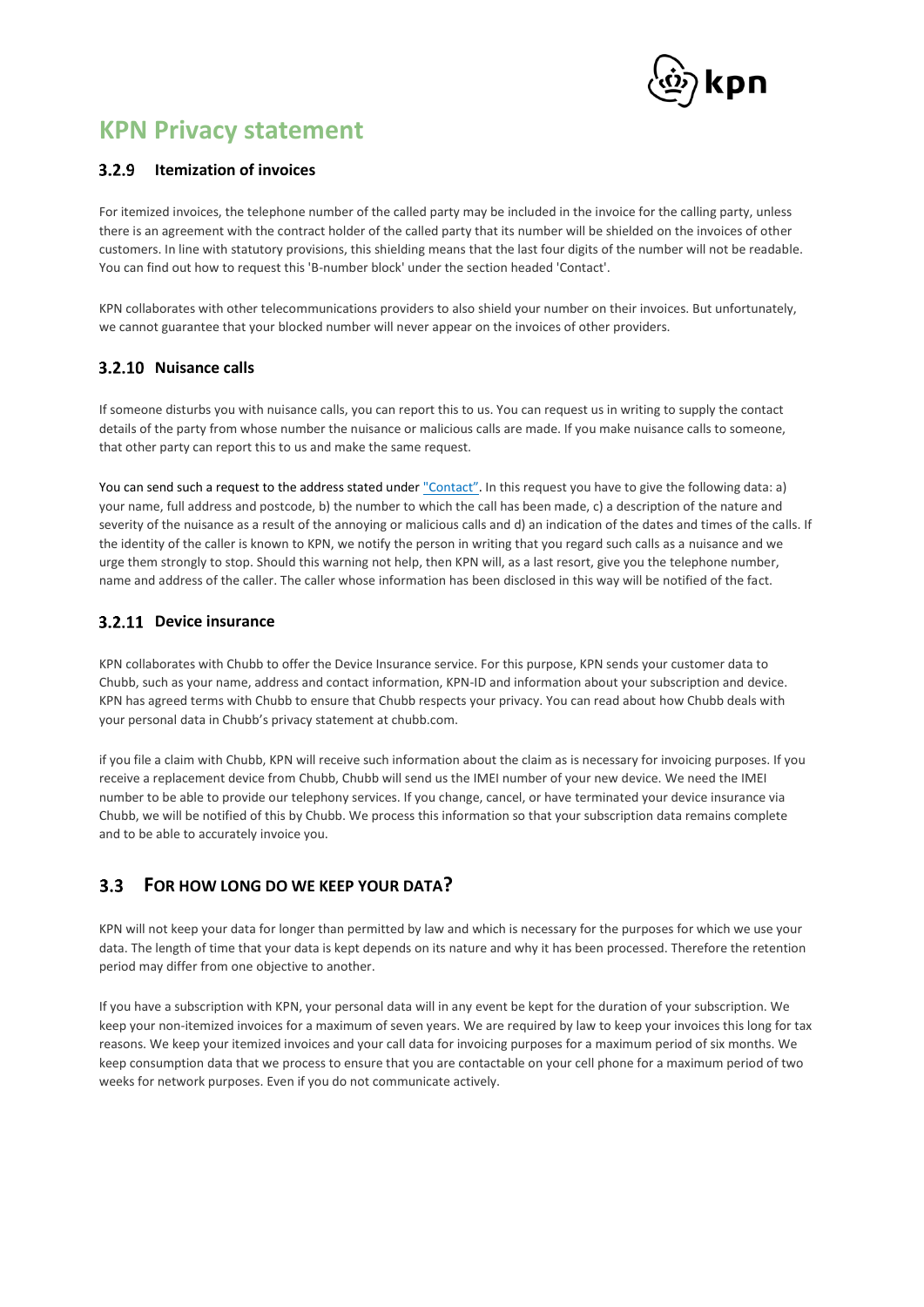

## **WHAT DO WE DO WITH YOUR DATA WHEN THE RETENTION PERIOD ENDS?**

When the retention period ends, your personal data will be deleted or anonymized. By anonymizing your data, we ensure that all possible features that could identify you are removed. What is left is statistical data that cannot be linked to you personally in any way whatsoever. This statistical data is important for us, because it provides us with information about how our products and services are used.

# <span id="page-8-0"></span>**4 KPN INTERNET (FIXED AND MOBILE)**

# **WHICH OF YOUR DATA DO WE PROCESS?**

## <span id="page-8-1"></span>**At time of registration, if you contact us**

If you take out a subscription with us for an internet connection, register as a customer, or participate in a promotion, we process your data. This data includes your name, address, copy of your proof of identity or residence document, bank account number, email address, date of birth, what services you buy from us, the type of subscription, and IP address, whether you register by telephone, via our websites or in one of our shops.

If you get in contact with us, your data will be registered. For example, we will record a question you ask us by telephone, via our website, our video assistance, or social media. We need to record the question in order to be able to answer it and to take the appropriate actions. Your data will be similarly registered if you report a fault, file a complaint, or fail to pay an invoice.

We refer to this data as 'contact data'.

## <span id="page-8-2"></span>**Use of the service**

If you use our internet services, KPN will process technical data connected with this use and which is necessary to transport internet traffic over our network. Examples are:

- the date, technical data (date, time, and duration of an internet session, signal strength, signal quality, data speed, frequency band, modem memory use, and processor use and settings), technical identification data (such as user name and password), e-mail address, the application server with which the apps you use connect, your IP address, MAC address, IMEI number, the route taken by your data traffic over our network, data volume, the quality of your connection (e.g. fault reports) and the location data necessary to transport internet traffic over our network;
- data concerning the websites you have visited (URLs), needed to lead you to the correct site and parts of the site.

We call all this technical data 'consumption data'. This technical data we process does not contain the content of your communications over the internet.

Consumption data forms the basis for the invoices that we send you. Your invoice contains a summary of the MBs you have used and the total payment you owe us. This data we call 'usage data'.

# **WHAT DO WE DO WITH YOUR DATA?**

## <span id="page-8-3"></span>4.2.1 Service

The first reason for KPN to process your data is to be able to supply you with our services. To be able to deal with requests, we need to process your contact details. We need to process your URL data to be able to lead you to the right site, or right parts of the site. To be able to send you your invoice, we need to process not only your contact details, but also the data concerning the use of your connection, such as data volume. To prevent disruptions and to be able to respond to fault reports it is necessary to process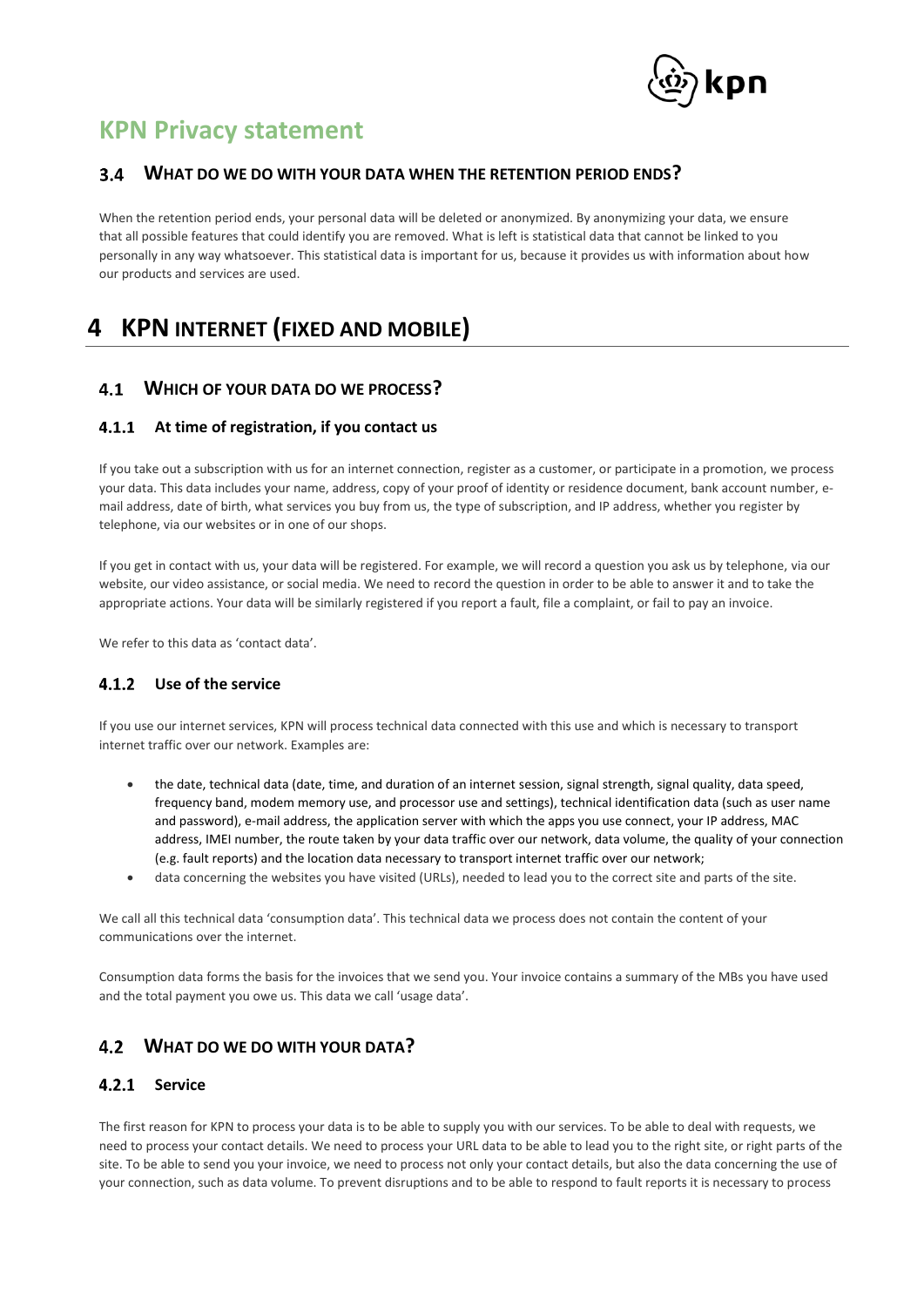

certain usage data, such as the date, time and duration of an internet session, technical identification data (such as your user name and password), e-mail address, the application server to which the apps you use connect, your IP address, the route taken by your data traffic over our network, data volume, and the quality of your connection (e.g. error reports). Unless we process your data, we cannot fully supply you with our services.

#### $4.2.2$ **Carrying out a risk analysis, credit registration**

If you apply for a new (mobile) data/internet subscription, KPN will carry out a risk analysis. For this, KPN will construct, in collaboration with other providers of public telecommunications services, a database of contracting parties. These contracting parties are people who have been disconnected or whose contract has been terminated because of non-payment. This database is used by KPN and the other providers to make the right choices regarding acceptance of applications for telecommunication services. Stichting Preventel is responsible for this database. You can find more information on [www.preventel.nl.](file:///C:/dennis_local/PrivacyOffice/Statement_Privacy/2021_updates/2021_02/www.preventel.nl)

As soon as we receive a request for a (new) subscription or a renewal, your data will also be forwarded to Experian, a company credit report supplier. This also happens if you send in a credit application. All data pertaining to your payment history will also be shared with Experian, which processes this data under its own responsibility for analyses of credit worthiness, fraud prevention, debt collection and data quality validation. Experian can use this data to make an accurate risk analysis. If, as a result of payment arrears, you have ever had a contract terminated, this information may have consequences for other contracts that involve financial and other obligations. This applies to mobile telephony subscriptions entered into after January 1, 2010 and to fixed line subscriptions entered into after May 1, 2016. If you would like to know more about this subject, click [here](#page-19-0).

#### <span id="page-9-0"></span> $4.2.3$ **Planning, management, our network security, spam filter/virus scan**

KPN is responsible for the telecommunications network that carries the internet traffic. We are responsible for maintaining, planning, and improving the network and management. This includes routing traffic, resolving faults and monitoring peak load and overload. The analysis of network use provides us with essential information concerning the use of and load on our network. This information enables us to expand and improve our network in a focused way. KPN processes your data for these technical and statistical analyses. The results of these analyses will be reported in anonymized form within KPN so that the data is no longer traceable to individuals. We do not look at the content of communications.

We can also use data of the websites (URLs) you have visited, but only if you have given your consent to do so.

KPN is responsible for securing our network and your connection to this network, by applying advanced techniques (such as firewalls, spam filters and virus scanners) to protect against security breaches, viruses, spam and malware. For more information about securing your own connection, [click here.](http://www.kpn.com/prive/klantenservice/veilig-internetten.htm)

To protect your connection and our network against security breaches, viruses, spam and malware, we automatically scan all internet traffic that enters and leaves our network using these security techniques. If we discover that, for example, a message contains a virus, we will remove this virus and deliver the message virus-free, unless it is spam.

### <span id="page-9-2"></span>**Conforming with statutory requirements**  $4.2.4$

In some circumstances KPN is required by law to provide your data to third parties. Examples include the supply of data to competent authorities in the context of a criminal investigation, or to copyright owners in the context of, for example, a judicial investigation into illegal downloading.

### <span id="page-9-1"></span> $4.2.5$ **Improving services, informing you of opportunities to use the products and services you have purchased, trend analyses**

KPN processes your contact details and usage data to improve our services and to inform you about options available to you. We can for example explain how to make optimum use of the products and services you purchase from us. If you object to the use of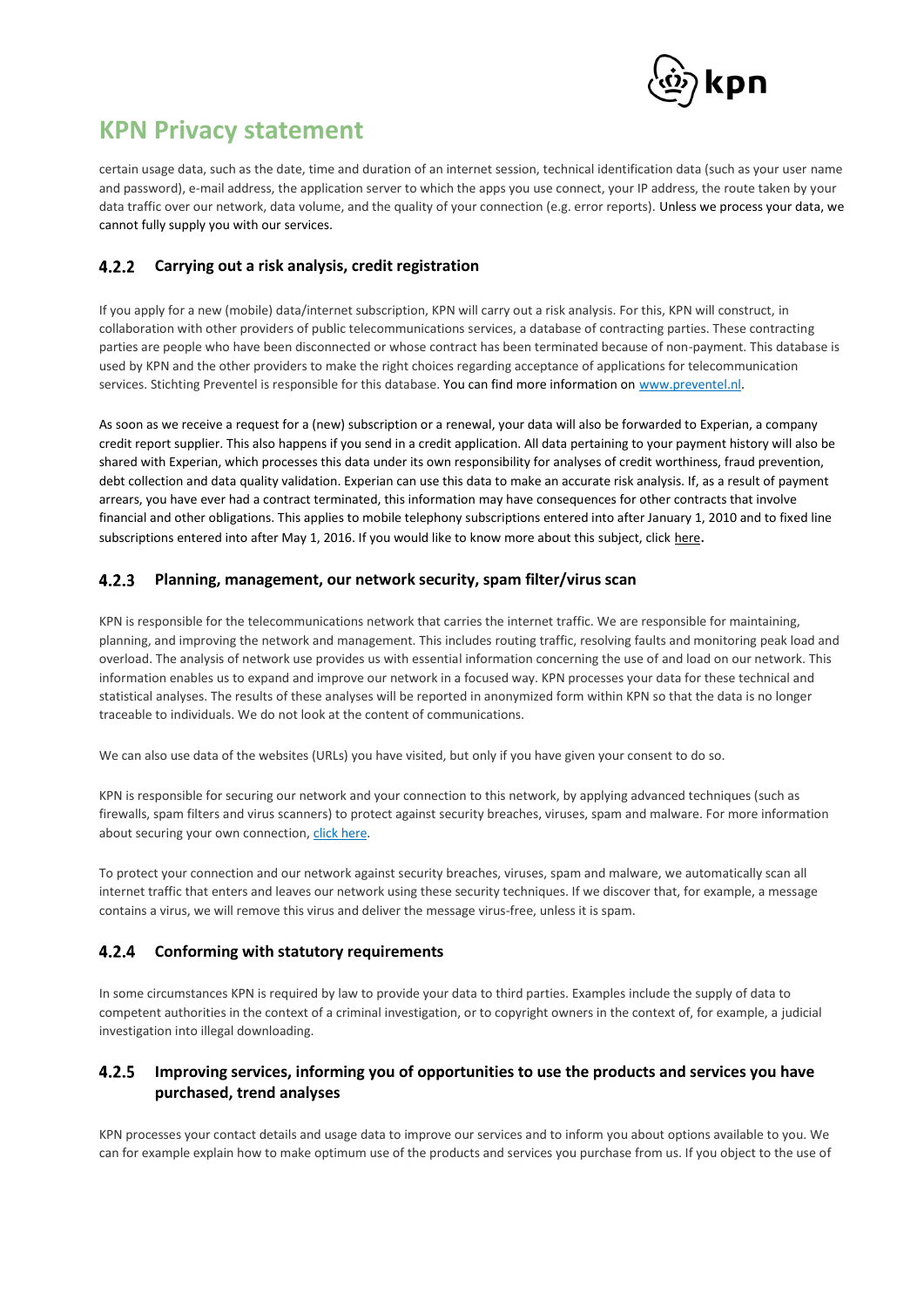

your usage data for this purpose, we of course will not do so. Your consumption data will be used only if you have given your consent. Data concerning the websites you have visited will not be processed for such purpose.

KPN uses statistical analyses to research trends in the market. We use the information obtained from these analyses in order to evaluate our products and services, as well as our processes, and to update them in line with new developments. We do not use these research results for marketing and sales activities tailored specifically to you. For these, we use your personal and usage data, unless you have made an objection. Your consumption data can also be used for this purpose, but only if you have given your consent.

#### <span id="page-10-0"></span>4.2.6 **Marketing and sales activities, supply to third parties**

KPN processes your personal and usage data for marketing and sales activities (even for a period of two years following termination of the contract) and for the benefit of KPN's own services, unless you have notified us that you object to this. We may also process your consumption data for our marketing and sales activities, but only if you have given your consent. Data concerning the websites you have visited will not be processed for such.

Your data is processed by KPN for the purposes of making offers and to inform you of the options for using the products or services you have purchased from us. If you are not yet a customer of KPN, we will be happy to inform you about the options offered by KPN. We will only do so if you have given your consent. We can share this information with you by letter, telephone or digitally (e.g. via SMS or e-mail), unless you have notified us that you object to being approached by letter, SMS, e-mail or telephone. You can indicate this separately. Read chapter 11.3 elsewhere in this privacy statement for more information.

KPN will not supply your data to third parties for marketing, sales, or other commercial activities. Insofar as data is supplied to third parties for activities, this is not for sales purposes, and will only happen in an anonymized and aggregated form.

If you are a customer of ING, KPN will share information with ING about sim card replacements that KPN undertakes on your behalf, in order to protect both you and ING against fraud. In supplying this data to ING, KPN will have regard to your privacy by shielding as much privacy-sensitive data in the reports as possible.

#### $4.2.7$ **Debt collection, Assignment of claims**

For the purposes of enforcing payment of our invoices, we engage third parties such as debt collection agencies. If you are disconnected due to non-payment, we may assign our claims to such third parties. In such a case we share all data with such parties as they require in order to be able to enforce payment.

### **Handling complaints concerning illegal or unlawful information on the internet (notice & take**   $4.2.8$ **down)**

If you come across information that is unlawfully or illegally available on the internet, you can notify us. If someone else has a complaint about unlawful or illegal information that you have distributed, then they can also notify us. We deal with all complaints on these matters in accordance with the procedure set out in the Code of Conduct "notice and take down" of the Government of the Netherlands, which you can read at https://noticeandtakedowncode.nl/wp-content/uploads/2018/12/ECP\_01054- Gedragscode-notice-and-takedown-pdf-2.pdf. The Code of Conduct explains the procedure we will follow in response to a complaint and what measures we can take. These measures include denying access to or removing – under certain conditions – the information and the supply to third parties of your name and full address.

### $4.3$ **FOR HOW LONG DO WE KEEP YOUR DATA?**

KPN will not keep your data for longer than permitted by law and which is necessary for the purposes for which we use your data. The length of time that your data is kept depends on its nature and why it has been processed. Therefore the retention period may differ from one objective to another.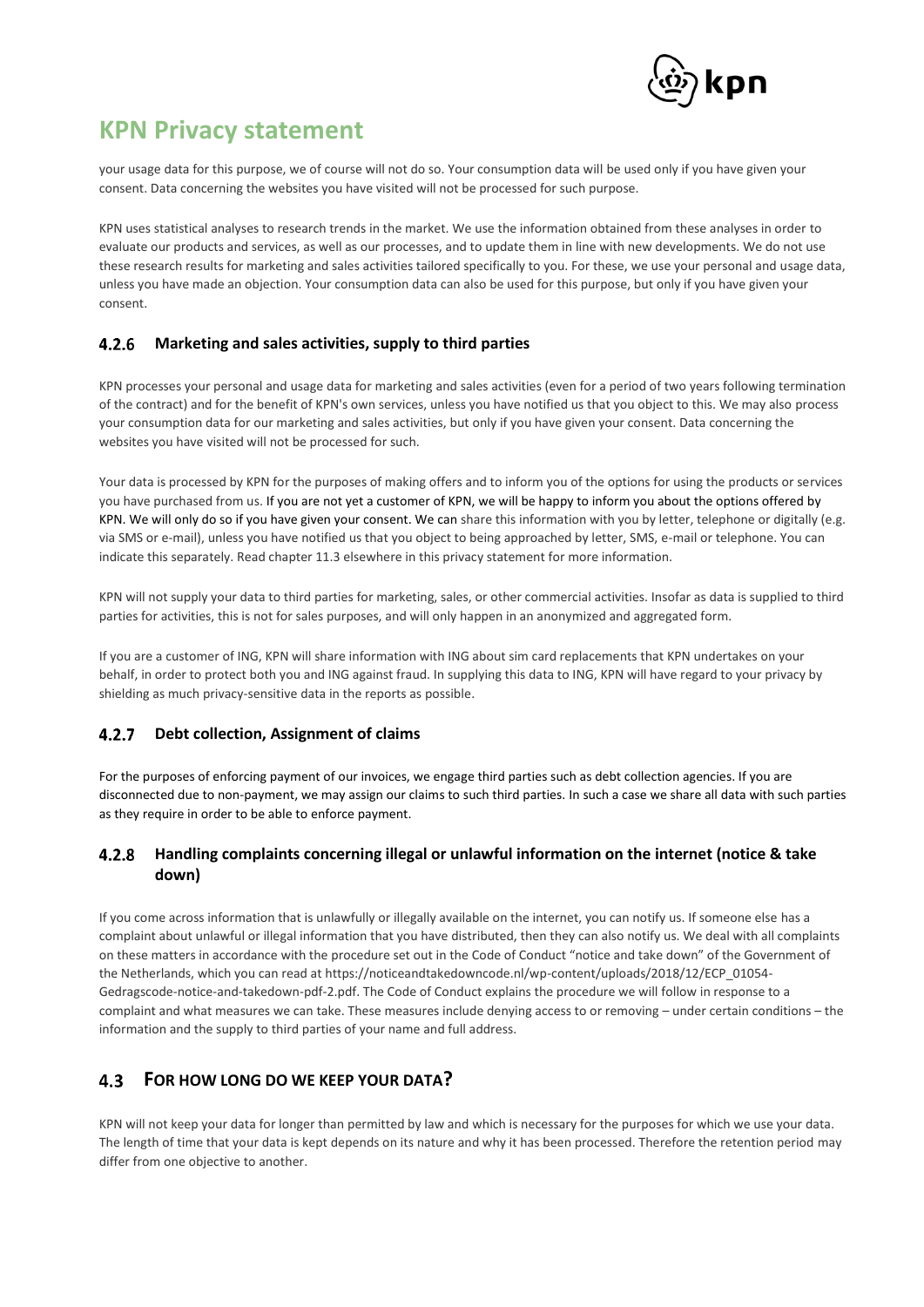

If you have a subscription with KPN, your personal data will in any event be kept for the duration of your subscription. We keep your non-itemized invoices for a maximum of seven years. We are required to keep your invoices this long for tax reasons. We keep your usage data for invoicing purposes for a maximum period of six months. Data about sites (URLs) you have visited will not be recorded.

### 4.4 **WHAT DO WE DO WITH YOUR DATA WHEN THE RETENTION PERIOD ENDS?**

When the retention period ends, your personal data will be deleted or anonymized. By anonymizing your data, we ensure that all possible features that could identify you are removed. What is left is statistical data that cannot be linked to you personally in any way whatsoever. This statistical data is important for us, because it provides us with information about how our products and services are used.

# <span id="page-11-0"></span>**5 KPN TV**

# **WHICH OF YOUR DATA DO WE PROCESS?**

## **At time of registration, if you contact us**

If you take a subscription with us for KPN TV, become a customer of KPN or take part in a promotion, we process your data. This data includes your name, address, copy of your proof of identity or residence document, bank account number, e-mail address, date of birth, what services you buy from us, the type of television package, IP address, number of your TV receiver or smartcard, KPN - ID, TAN code and pin code. We always process this data, whether you have decided to subscribe to KPN TV by telephone, via our websites or in one of our shops. We need all this data to activate the service for you.

If you get in contact with us, your data will be registered. For example, we will record a question you ask us by telephone, via our websites or social media. We need to record the question in order to be able to answer it and to take the appropriate actions. Your data will be similarly registered if you report a fault, file a complaint, or fail to pay an invoice.

We refer to this data as 'contact data'.

### **Carrying out a risk analysis, credit registration**  $5.1.2$

As soon as we receive a request for a new television subscription or a renewal, your data will also be forwarded to Experian, a company credit report supplier. This also happens if you send in a credit application. All data pertaining to your payment history will also be shared with Experian. Experian processes this data under its own responsibility for analyses of credit worthiness, fraud prevention, debt collection and data quality validation. Experian can use this data to make an accurate risk analysis. If, as a result of payment arrears, you have ever had a contract terminated, this information may have consequences for other contracts that involve financial and other obligations.

### $5.1.3$ **Use of the service**

If you use our television services, KPN will process technical data connected with this use. This data is necessary to be able to supply our services to you, to supply on-demand items, and to schedule your recordings and ensure they remain available to you. It could include data such as:

- the date, time, and duration of the session, channels watched, zap data, data concerning the quality of your connection, and other technical data we need to be able to supply our TV services
- on-demand items ordered, the date and time of each order, data about watching, pausing, re-winding and fastforwarding
- recordings made and scheduled, date and time of the recording, data about watching and pausing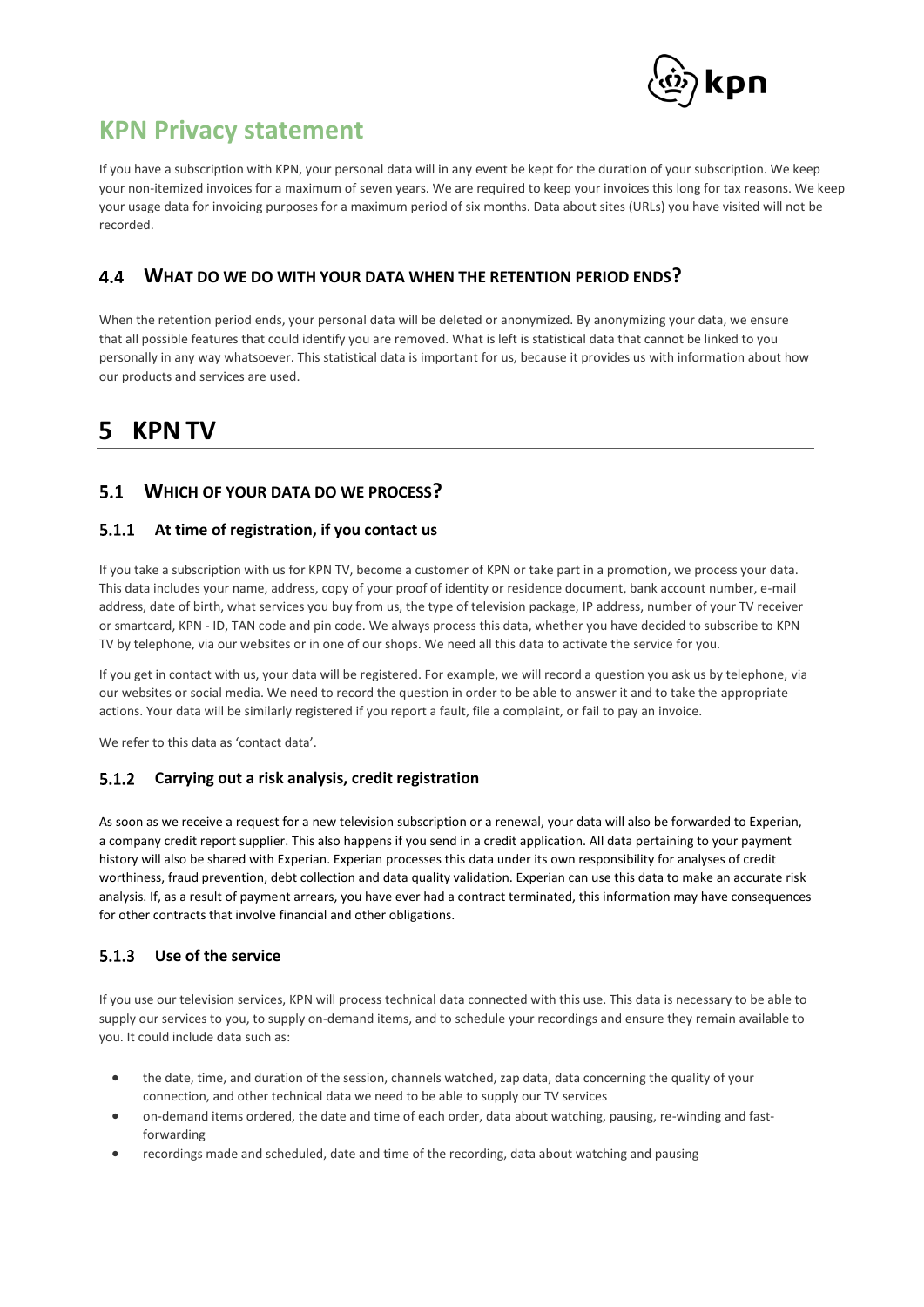

We regard data that tells us something about your viewing pattern as sensitive data.

On the invoice you can find a summary that shows the number of paid programs you have ordered, as well as the total amount you have to pay. This data we call 'usage data'.

# **WHAT DO WE DO WITH YOUR DATA?**

## 5.2.1 Service

### *Showing the programs and invoicing*

The first reason for KPN to process your data is to be able to supply you with our services. To be able to deal with requests, we need to process your contact details. To show the correct programs, we need to process data concerning your choice of channel. To be able to send you your invoice, we need to process not only your contact details and choice of television package, but also certain data concerning the use of your connection, such as the pay-on-demand items that you ordered.

### *Preventing and remedying faults*

To prevent any faults and to be able to deal with fault reports the processing of consumption data is necessary. This is data such as the date, time and duration of a session, technical identification data (such as your TAN code and the number of your TV receiver), quality of your connection, the channels you have watched, the recording and use of on-demand services such as 'Begin gemist', 'Programma gemist', and 'Videotheek', recording, rewinding, or fast-forwarding.

### *On-demand services*

For on-demand services such as Begin gemist, Terugkijken, and Videotheek, programs are made available for you for a fixed period (e.g. 24 hours). We make recordings you made available to you for a maximum period of one year. If you watch an ondemand item or a recording, we offer you the option of pausing and resuming watching of the item or recording. For this purpose, we need to know not only what item you ordered or what program you recorded, but also the date and time of the order or recording, whether you watched the program, or paused the program, and at what point you paused the program.

### *Méér TV*

Do you subscribe to 'Méér TV'? If so, we offer you the option of opening a number of apps via your TV menu, such as YouTube and Wikipedia. If you are watching a TV program and then switch to such an app, you will see the program you are watching filled in as a search term, with the corresponding search results. To enable this function, we supply information to the app provider about what program you are watching at that moment. We supply your data only if you have given your consent for this in advance. We ask for your consent in the television menu.

### *Third-Party TV*

Third parties use our television network to be able to provide their own television services. If you purchase a television service from such a third party, KPN will process your data, such as your TAN code, the number of your TV receiver, TV channel, use of on-demand items, and recordings you have made. Unless we process your data, we cannot supply you with our services.

#### $5.2.2$ **Planning, management of our network**

KPN is responsible for the network that carries the television traffic. We are responsible for maintaining, planning, and improving the network and management. This includes showing the right programs, improving picture quality, resolving faults, and monitoring peak load and overload. The analysis of network use provides us with necessary information concerning the use of and load on our network. This information enables us to expand and improve our network in a focused way. KPN processes your data for this technical and statistical analysis. The results of the analysis will be reported in anonymized form within KPN. This ensures the data is no longer traceable to individuals. Your identity will always remain a secret.

#### $5.2.3$ **Conforming with statutory requirements**

KPN is required by law to provide your data in some circumstances to third parties. Examples include the supply of data to owners of copyrights, in the context, for example, of a judicial investigation into hacking or illegal downloading or uploading.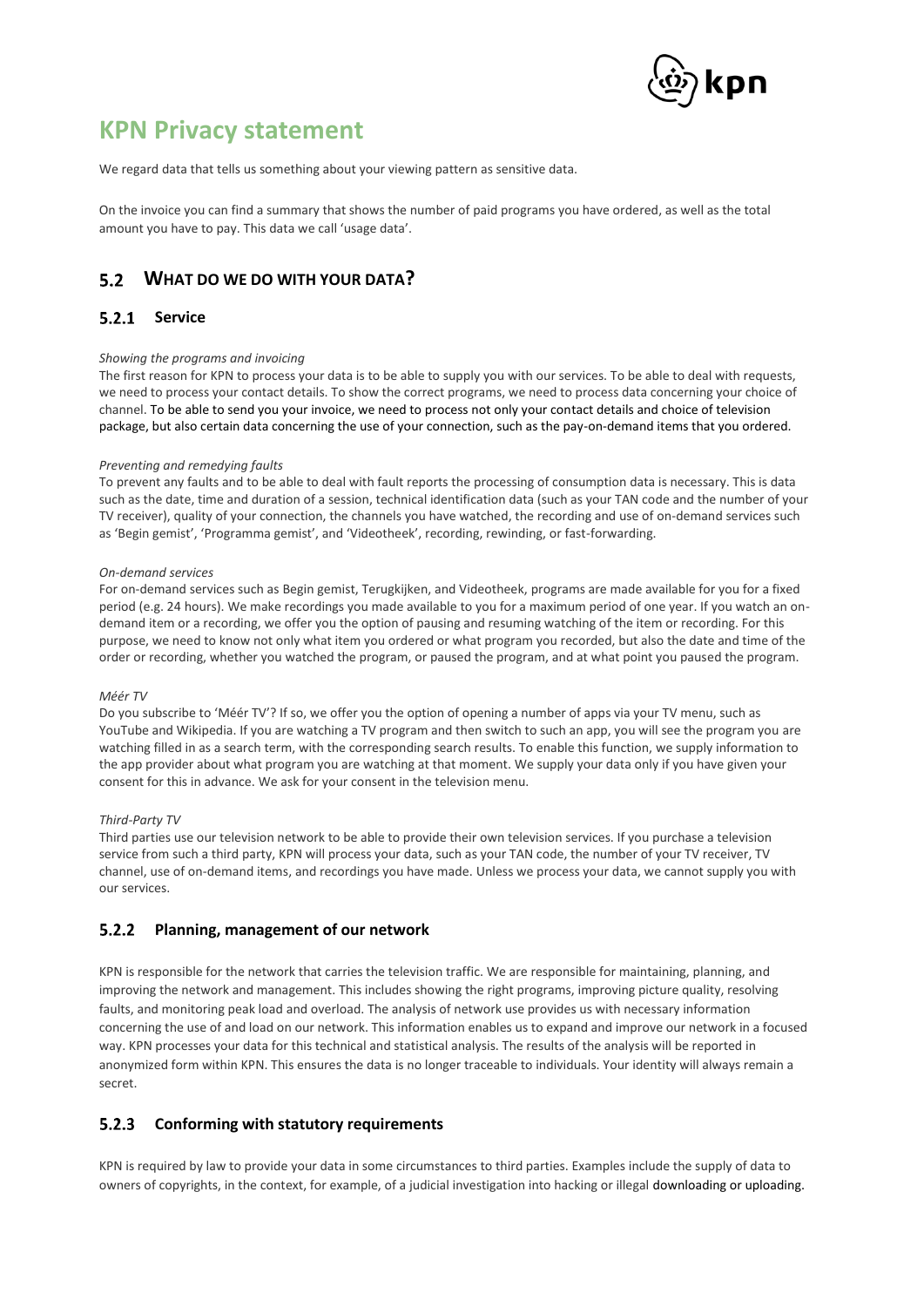

### $5.2.4$ **Market analyses for reports to content providers, improving services, and providing information about options for using the products and services you have purchased**

### *Content providers*

Content providers (program makers, broadcasting companies) are prepared to make their programs available via KPN's TV service only if KPN pays a fee. To calculate and to monitor the level of the fee, they require KPN to supply a report indicating how often certain programs have been ordered on-demand within a certain period and (in the case of iTV online) how often the app is logged on to.

We supply a report concerning the use of free on-demand items and a report concerning the use of paid on-demand items. KPN makes anonymized counts to be able to draw up the report on the use of free on-demand items. The report on the use of paid on-demand items is not entirely anonymized, because data about your use of paid on-demand items is also kept for invoicing. In both cases, however, we are not concerned about who has watched a program or who has ordered an item; we use the information only to determine how often a particular program has been ordered.

The aforesaid counts are processed by KPN into aggregated reports which indicate how often particular programs are ordered on-demand within a particular period. The aggregated reports do not contain any identifying data. In short, we separate your viewing pattern from your data, preserving your anonymity.

### *Improving services*

The aforesaid aggregated reports are further processed by KPN to evaluate our products, services and processes and to update these in line with new developments.

#### $5.2.5$ Marketing and sales activities, supply to third parties

KPN processes your personal and usage data for marketing and sales activities (even for a period of two years following termination of the contract) and for the benefit of KPN's own services, unless you have notified us that you object to this.

Your data is processed by KPN for the purposes of making offers and to inform you of the options for using the products or services you have purchased from us. If you are not yet a customer of KPN, we will be happy to inform you about the options offered by KPN. We will only do so if you have given your consent. We can share this information with you by letter, telephone or digitally (e.g. via SMS or e-mail), unless you have notified us that you object to being approached by letter, SMS, e-mail, telephone or TV. You can indicate this separately. Read chapter 11.3 elsewhere in this privacy statement for more information.

KPN processes your usage data and data concerning your use of both free and paid on-demand items in order to draw up aggregated reports. These reports indicate how often particular programs are ordered on-demand within a particular period. The aggregated reports do not contain any identifying data. We use these reports for general market analyses and to improve our service. KPN makes anonymized counts to be able to draw up the report on use of free on-demand items. The drawing up of the report on the use of paid on-demand items is not entirely anonymized, because data about your use of paid on-demand items is also kept for invoicing. In both cases, however, we are not concerned about who has looked at a program or who has ordered an item. We only wish to determine how often a particular program is ordered.

We only process your usage data and sensitive data if you have given your consent. We only process your usage data and sensitive data such as which programs you have watched, which on-demand programs you have watched and/or ordered, or what recordings you have planned or made in order to offer you personal recommendations or to inform you of the options for using the products or services you have purchased from us.

KPN will not supply your data to third parties for marketing, sales, or other commercial activities. If data is supplied to third parties for the purposes of their activities, this will happen only in an anonymized and aggregated form. This means the data cannot be traced back to you by any method.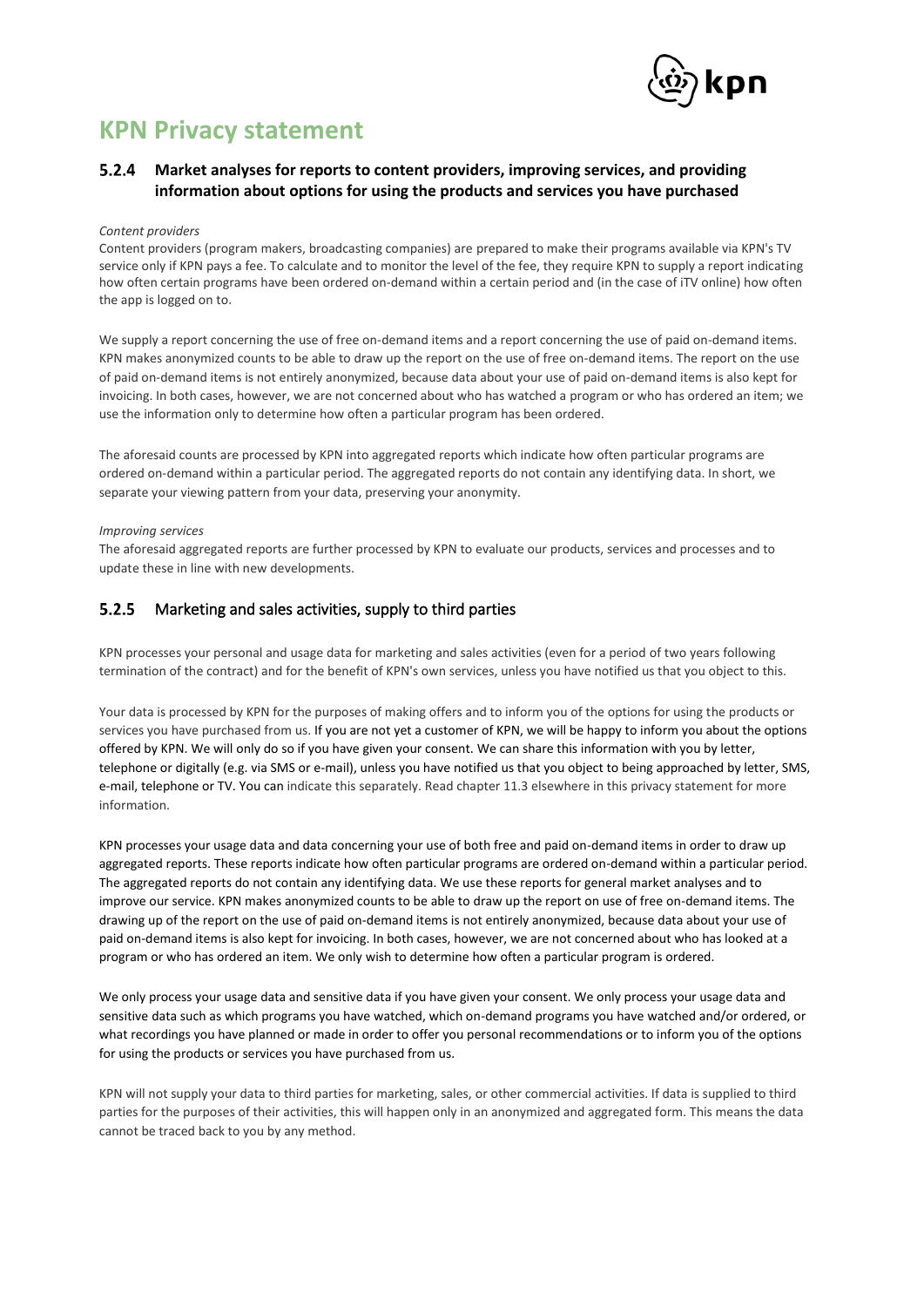

#### $5.2.6$ Debt collection, Assignment of claims

For the purposes of enforcing payment of our invoices, we engage third parties such as debt collection agencies. If you are disconnected due to non-payment, we may assign our claims to such third parties. In such a case we share all data with such parties as they require in order to be able to enforce payment.

### $5.3$ **FOR HOW LONG DO WE KEEP YOUR DATA?**

KPN will not keep your data for longer than permitted by law and which is necessary for the purposes for which we use your data. The length of time that your data is kept depends on its nature and why it has been processed. Therefore the retention period may differ from one objective to another.

If you have a subscription with KPN, your personal data will in any event be kept for the duration of your subscription. We keep your non-itemized invoices for a maximum of seven years. We are required to keep your invoices this long for tax reasons. We keep data about your television package and the on-demand items you have ordered for a maximum period of six months, for invoicing purposes. Data about your recordings will be kept for a maximum period of one year, unless you delete the recording sooner yourself. Data about the programs you have watched will be kept only for network purposes and for a period of 14 days. Aggregated and anonymized reports to assist content providers will be kept for a period of 13 months.

### <span id="page-14-0"></span> $5.4$ **WHAT DO WE DO WITH YOUR DATA WHEN THE RETENTION PERIOD ENDS?**

When the retention period ends, your personal data will be deleted or anonymized. By anonymizing your data, we ensure that all possible features that could identify you are removed. What is left is statistical data that cannot be linked to you personally in any way whatsoever. This statistical data is important for us, because it provides us with information about how our products and services are used. We can use this statistical data, for example, to count the number of times that a program is watched, ordered, or recorded.

### $5.5$ **PERSONAL RECOMMENDATIONS**

KPN wants to make your TV experience more relevant through personal recommendations. You have to give explicit permission for this. If you give your permission, then we can present these recommendations as a banner or via a personal message on your TV.

For personal recommendations KPN makes a profile based on viewing patterns (choice of programs, series and films), contract data (gender, age if known, and what services you purchase) and the use of the television service (such as searches and menu navigation). This information is supplemented with demographic, geographic and economic data from outside sources. This data comes from Whooz and the government data portal.

Whooz makes detailed market analyses with characteristics and interests of households [www.whooz.nl.](http://www.whooz.nl/) The government data portal contains public data about such things as the average family composition and the economic situation in individual postcode areas. This data can be viewed by everyone on [https://data.overheid.nl/.](https://data.overheid.nl/)

The personal profiles that KPN makes for these recommendations to customers are not shared with third parties.

After giving your permission for the use of your data for personal recommendations via your TV you can also withdraw it at any time.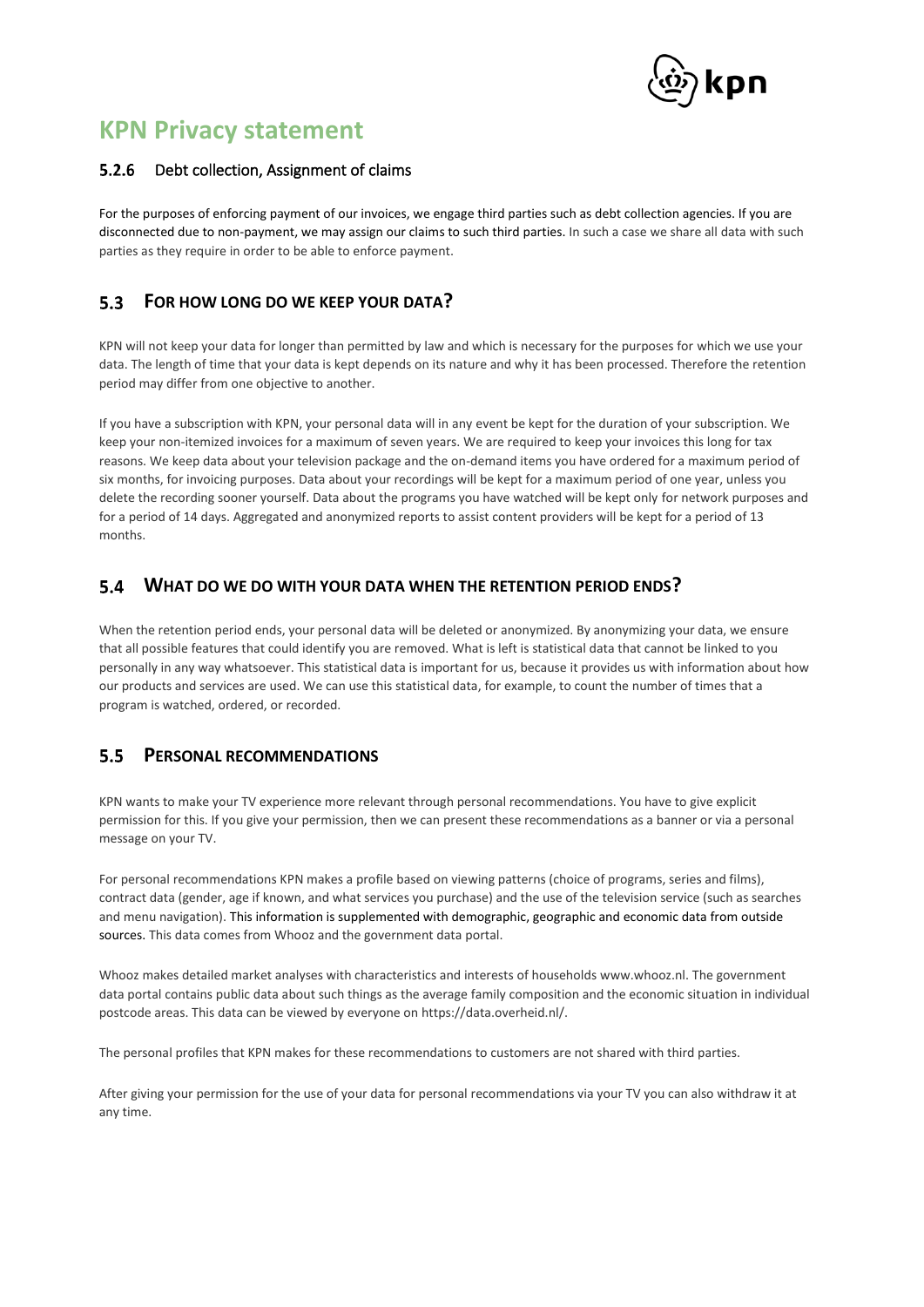

# <span id="page-15-0"></span>**6 KPN WEBSITES**

### **WHICH OF YOUR DATA DO WE PROCESS?**  $6.1$

#### <span id="page-15-1"></span> $6.1.1$ **Visits to our website(s), logging on to the 'MijnKPN' dashboard**

If you visit our website(s), we will process the following data:

- your IP address, the type and language of your browser, the time of your visit and the web address from where you reached our website, the pages that you view there, the links you click on, and other actions you take. To do this, we use cookies. You can find further information about our cookies and the choices available to you in this regard below
- on some KPN websites we ask you for additional personal information, such as your e-mail address, name, home or work address, or a telephone number. If you make a purchase or take out a subscription for a paid service, we ask you for additional information, such as your bank account number or number of an ID document. In addition, we will sometimes ask for profile or demographic data, such as your postcode, age, gender, preferences, interests, and favorites
- if you wish to access the 'MijnKPN' dashboard on our website(s) and app or if you make use of our service tools, then you must log in with your KPN-ID. You can use your KPN-ID on the basis of an e-mail address and a password
- by logging on to "MijnKPN" we also save data about the equipment that you use for access. This information is used to secure your account, to prevent fraudulent use of your information, and to provide you with information.

<span id="page-15-2"></span>KPN websites use cookies (or comparable techniques) and 'page tagging' pixels (collectively referred to here as 'cookies'). Before a cookie is sent, we will notify you via our websites about the type of cookies we use and the options available to you in this regard [\(https://www.kpn.com/algemeen/cookies.htm\)](https://www.kpn.com/algemeen/cookies.htm).

By accepting cookies you can choose between two settings: 'Functional and analytical cookies', and 'Personal, within and outside the KPN website and app'.

You can select either 'No, I will set it myself' or 'Yes, that would be great'. 'No, I will set it myself' means that you have opted for 'Functional and analytical cookies'. In that case only functional and statistical cookies will be sent. These cookies ensure that our websites function well, that we can measure the use of our websites and quickly discover any problems. We use these cookies to prevent fraud and to secure our website(s) and apps. You cannot opt out of functional and analytical cookies.

If you opt for 'Yes, that would be great', that means you have chosen 'Personal, within and outside the KPN website and app'. In that case we will send social media and advertising cookies as well as the functional and statistical cookies. Social media cookies are intended for sharing our websites via social media. Advertising cookies are used to measure how often an advertisement on our website is viewed and to charge this to the advertiser. We combine the data that we collect using these social media and advertising cookies with your contact and usage data that we have obtained from you because you are one of our customers. This way we can improve our websites and our services, and send you advertising and offers that are better targeted to you individually.

Most online advertising that you see on KPN websites is produced by KPN itself. However, we also permit third-party advertising networks to place advertisements on KPN webpages. Some of these advertising networks place a permanent cookie to your computer to recognize your computer when they send you an online advertisement. By doing this, these networks can gather data about where you and others who use your computer saw the advertisements and what advertisements you clicked on. It also counts how often a click on a third-party advertisement on a KPN website leads to a purchase from that third-party's website. This information enables the advertising networks to provide targeted advertising that they believe will be of interest to you. KPN has no access to the cookies that are sent by third-party advertising networks. We do let you know what cookies are sent and which parties we allow on our website: this information can be found on our cookie page.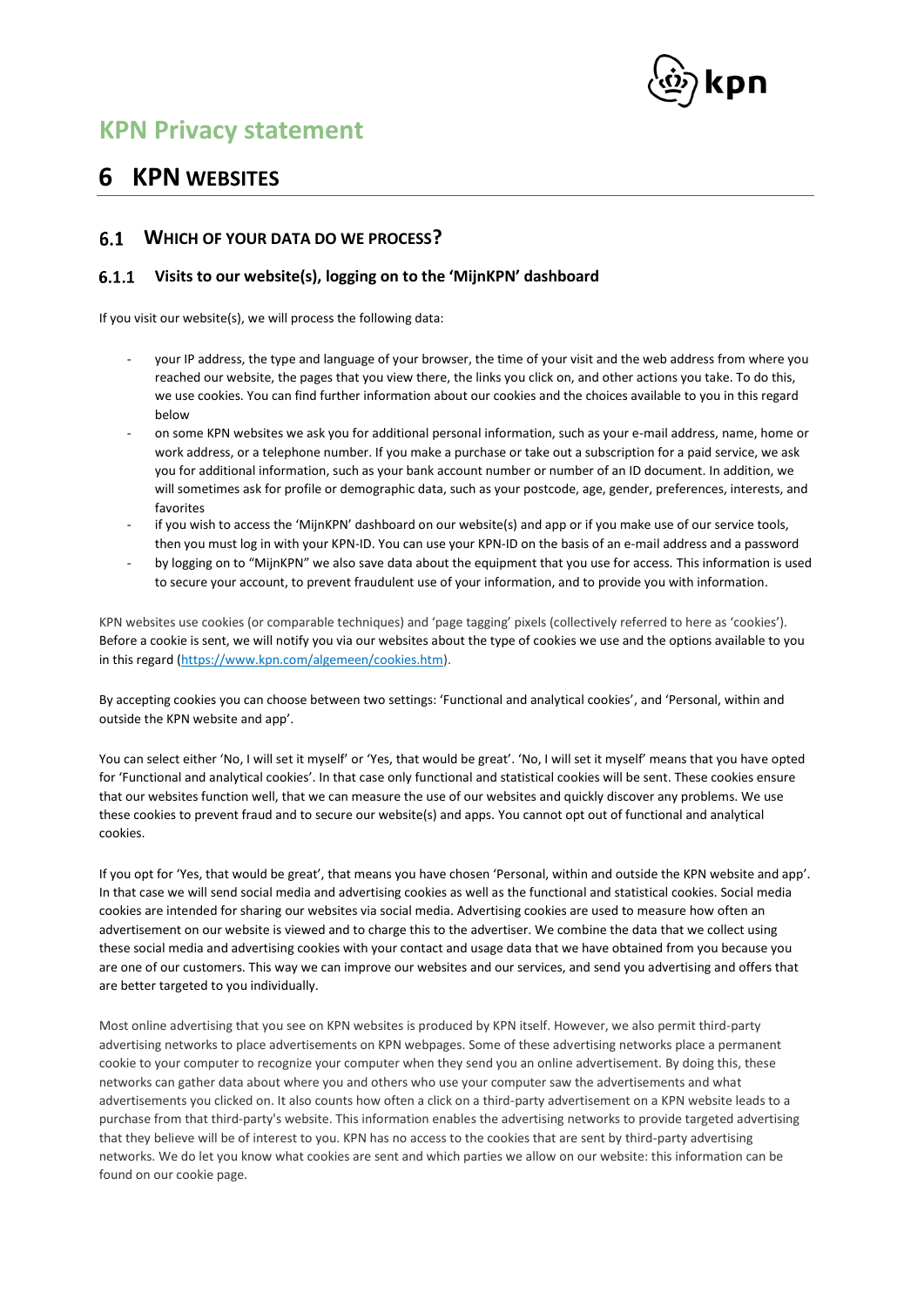

# **WHAT DO WE DO WITH YOUR DATA?**

#### <span id="page-16-2"></span> $6.2.1$ **Service**

We collect and use your data on our websites first and foremost to be able to supply our web services and other services and to communicate with you, for example to send you security warnings.

#### <span id="page-16-3"></span> $6.2.2$ **Improving services and our websites, showing targeted advertising**

Your (collated) data will also be used for research and for carrying out analyses, with the aim of improving our services and our websites. For example, if we know that users of our websites get in contact with our customer service about a certain subject after visiting our website, we can improve our online service. We also use this data to provide you with an improved, more personal service by, for example, changing the advertisements you see on our website(s) in line with your personal preferences. However, we will only do this if you have indicated that you accept cookies with the setting 'Personal, within and outside the KPN website and app'.

#### <span id="page-16-1"></span> $6.2.3$ **Marketing and sales activities, supply to third parties**

Lastly, we sometimes use your data to contact you via e-mail, SMS or telephone, with offers and information about other products and services of KPN. However, we will only do this if you have indicated that you accept cookies with the 'personal' setting and you have not objected to being contacted in this way.

KPN will not supply your data that we process via our websites to any third party.

## **Service tools**

Service tools are digital tools that we offer to customers so that we can assist you with specific requests for help. These tools process personal data that we need to be able to give you an added value service, including, for example, data from the network. If you opt for this, then our support departments can help you further with personal advice. At the start of each service tool you will get brief information about the actions that will be performed. To use the service tools go to www.kpn.com/servicetools or MijnKPN.

### $6.3$ **FOR HOW LONG DO WE KEEP YOUR DATA?**

KPN will not keep your data for longer than permitted by law and necessary for the purposes for which we use your data. The length of time that your data is kept depends on its nature and why it has been processed. Therefore the retention period may differ from one objective to another.

### $6.4$ **WHAT DO WE DO WITH YOUR DATA WHEN THE RETENTION PERIOD ENDS?**

When the period for keeping your personal data ends, it will be deleted or anonymized. By anonymizing your data, we ensure that all possible features that could identify you are removed. What is left is statistical data that cannot be linked to you personally in any way whatsoever. This statistical data is important for us, because it provides us with information about how our products and services are used.

# <span id="page-16-0"></span>**7 KPN APPS**

KPN supplies a range of apps. Which of your personal data we process, for what purpose, and for how long may differ per app. Therefore we would refer you to the KPN app that you use for more details about the processing of your personal data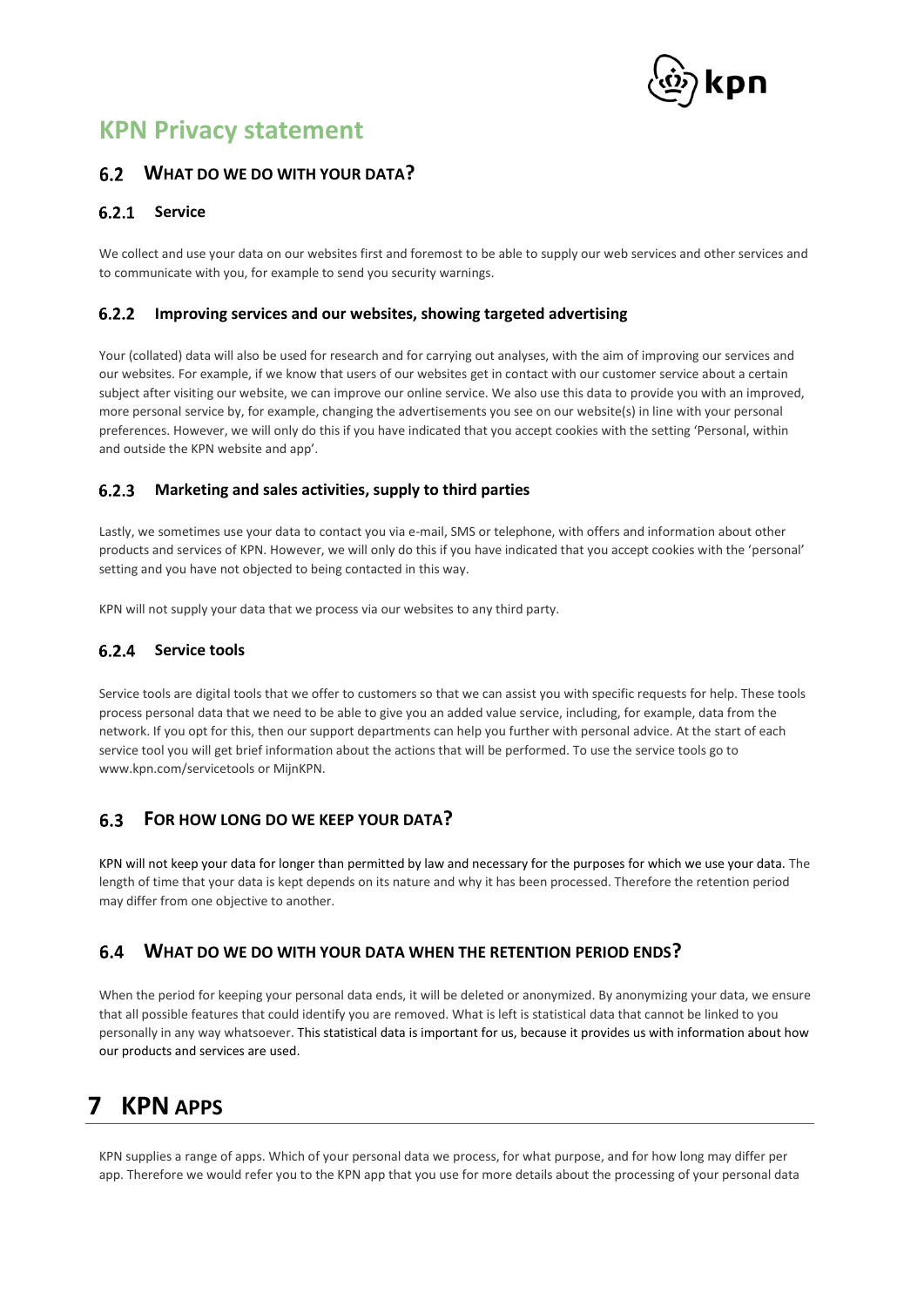

by that app and the possible choices that are available for you. This information will also be shown to you during the installation process for the app.

Our apps are intended to assist you as much as possible, and are being developed to provide the most optimal experience possible. Of course, we like to make this experience a personal one. We do this by combining information about your use of the app with contact and product data. For this purpose we sometimes need your permission. This is indicated in the relevant app.

KPN apps can also make use of cookies. Before a cookie is sent, we explain in our apps about the types of cookies that we use and the choices that you can make in regard to these cookies.

Download only the official apps from reliable app stores. Do not disable any protections on your device as this could risk malware installing itself on your device.

7.1 KPN Veilig (hyperlink to KPN Veilig – [privacy statement\)](https://www.kpn.com/algemeen/missie-en-privacy-statement/privacy-statement/kpnveilig.htm)

7.2 MijnKPN App (hyperlink to [MijnKPN app terms and conditions\)](https://www.kpn.com/algemeen/alle-voorwaarden/mijnkpn-app-voorwaarden.htm)

# <span id="page-17-0"></span>**8 IN OUR STORES**

To protect our staff, customers, visitors, and personal property, KPN operates video camera surveillance within, for example, office buildings, technical buildings, shops, and sites of KPN. These cameras are very visibly positioned. Furthermore, before entering these KPN buildings you are warned about the use of video camera surveillance on the premises.

# <span id="page-17-1"></span>**9 HOW IS YOUR DATA SHARED WITHIN KPN**

Many customers purchase several products or services from KPN. Maybe you purchase all of your services from the KPN brand, but perhaps you purchase your services from various KPN brands or various KPN divisions. To provide you with the best possible service, we combine the data that is in our possession because you are our customer.

We combine the information that we have gathered ourselves with information that we have received from other companies. For example, we use the services of other companies to enable us to obtain a broad picture of your geographical location based on your IP address, so that we can adapt our service accordingly.

We use this combined data for the following purposes:

### *Service*

Do you use several of our services? Then we link the information in our possession to provide the best possible service. This enables us to deal with your questions, reports (e.g. about any fault) and complaints quickly and adequately, even if you do not purchase all services from one brand or one division.

### *Improving services, offers*

We use the combined information to improve our services and to be able to adapt our network and our products and services portfolio to our customers' needs. We also use the information to inform you about, for example, offers that we think might be of interest to you. Of course we respect the choices you have made concerning your privacy.

If when accepting cookies on our website(s) you have chosen the option 'personal', we will link the data that we obtain from you via our websites to the data we have obtained via the services that we provide to you. We use this data for purposes including improving our online and offline services.

*Informing you about, and obtaining, the benefits of ordering several products from one address*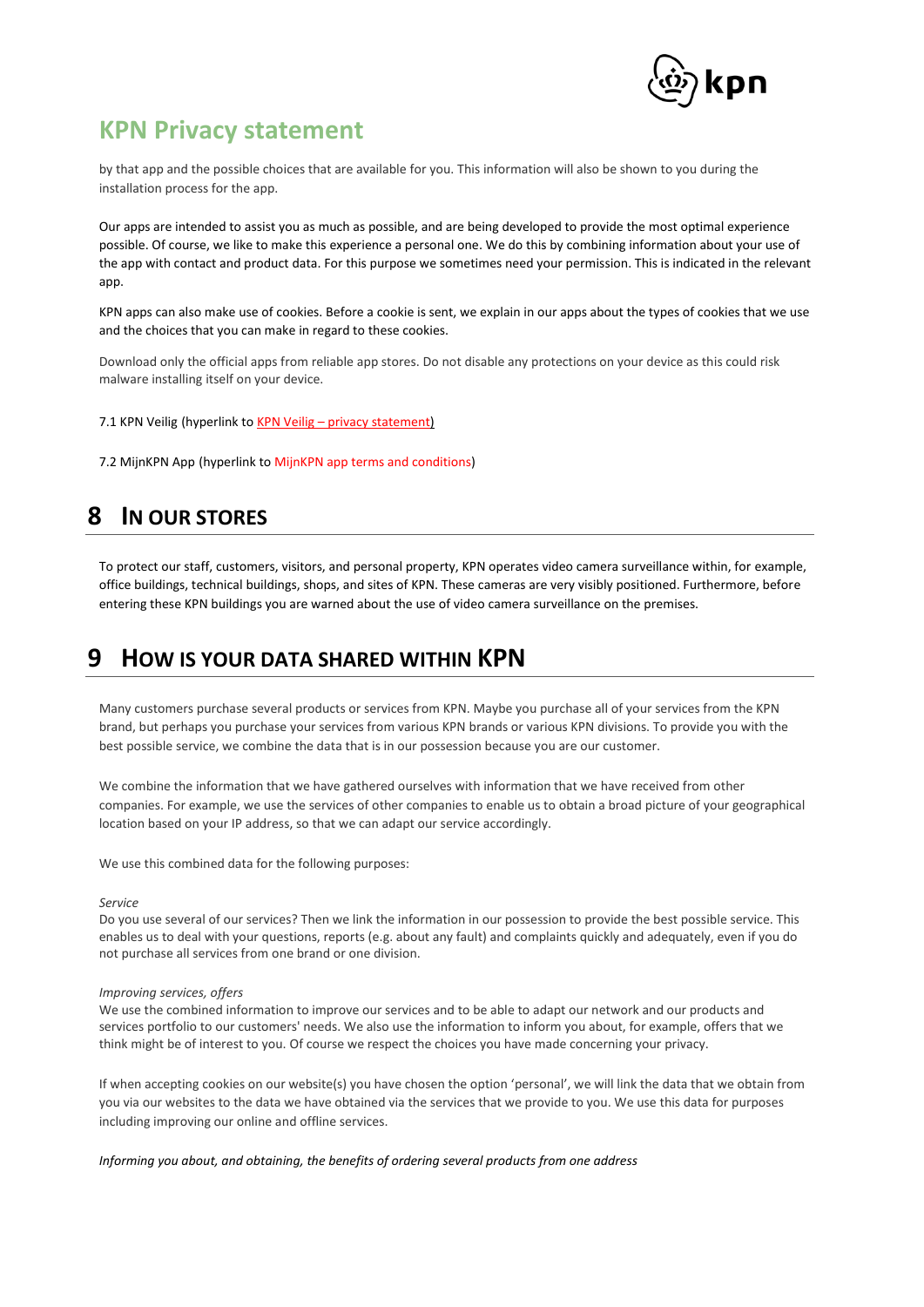

There may be benefits available to you if you buy several products or services from KPN from your address. You can take advantage of these benefits even if not all of subscriptions registered to your home address are in the same name. For example, if a Mobile and an Internet subscription are purchased by you from KPN from the same address. Examples of this are KPN Compleet and KPN Hussel. To check if your household qualifies and to inform you about the benefits, we combine the data we have regarding the services used at your address. We do this once you have registered or when you take out a new subscription. Your mobile number and your contact details for the services you purchase from us will not be disclosed to persons you share a house with. If you do not wish your product data to be combined in this way, you can inform us of this by filing an objection to the sharing of your data within KPN for this purpose (see Ch 12.3.3.).

There may also be benefits available to you if you buy products or services from Simyo, Solcon, or XS4ALL and from KPN. Examples include Solcon -, Simyo - and XS4ALL Compleet. What benefits actually apply to you depends on your subscriptions. You can ask us to check whether you are eligible for the Compleet benefits. We will then combine the data that the various brands share about you to check your participation with the data that we hold regarding which of our services you use. This data is used only to provide you with the Compleet benefits.

### *Financial analysis*

To draw up financial analyses concerning the KPN Group we share within the group data such as the number and type of services purchased per address.

# <span id="page-18-0"></span>**10 SHARING YOUR DATA WITH THIRD PARTIES**

## **WHAT WE DO NOT DO**

## **Selling your data to third parties for the purposes of marketing, sales, and similar commercial activities**

KPN does not sell your data to third parties for marketing or similar commercial activities. If data is supplied for third-party activities, this will happen only in an anonymized and aggregated form. This means that there is no way the data can be traced back to any individual.

# **WHAT WE WILL DO**

### **Supply data to third parties engaged by us and our business partners**

KPN engages third parties for specific network services, delivering our products, answering customer questions and for storage. If these third parties have access to your data for the purposes of performing the services, KPN has taken the required contractual and organizational steps to ensure that your data will only be processed for the aforesaid purposes. Even if KPN works with a party from outside the European Economic Area, we agree clear terms to protect the security of your data. In such cases we agree on standard terms as approved by the European Commission.

KPN also sells its products and services via selected partners, including external call centers that we have selected with care. For this purpose KPN supplies contact details and usage data to its partners.

## **The supply of data in the context of a wholesale relationship**

Third parties use our television network to be able to provide their own television services. Are you purchasing a television service from such a third party? KPN will process your data as mentioned above, such as your TAN code, the number of your TV receiver, choice of channel, use of on-demand items, and recordings you have made. KPN processes this data only to enable your television provider to supply its television service. For this purpose, KPN will also supply this data to your television provider.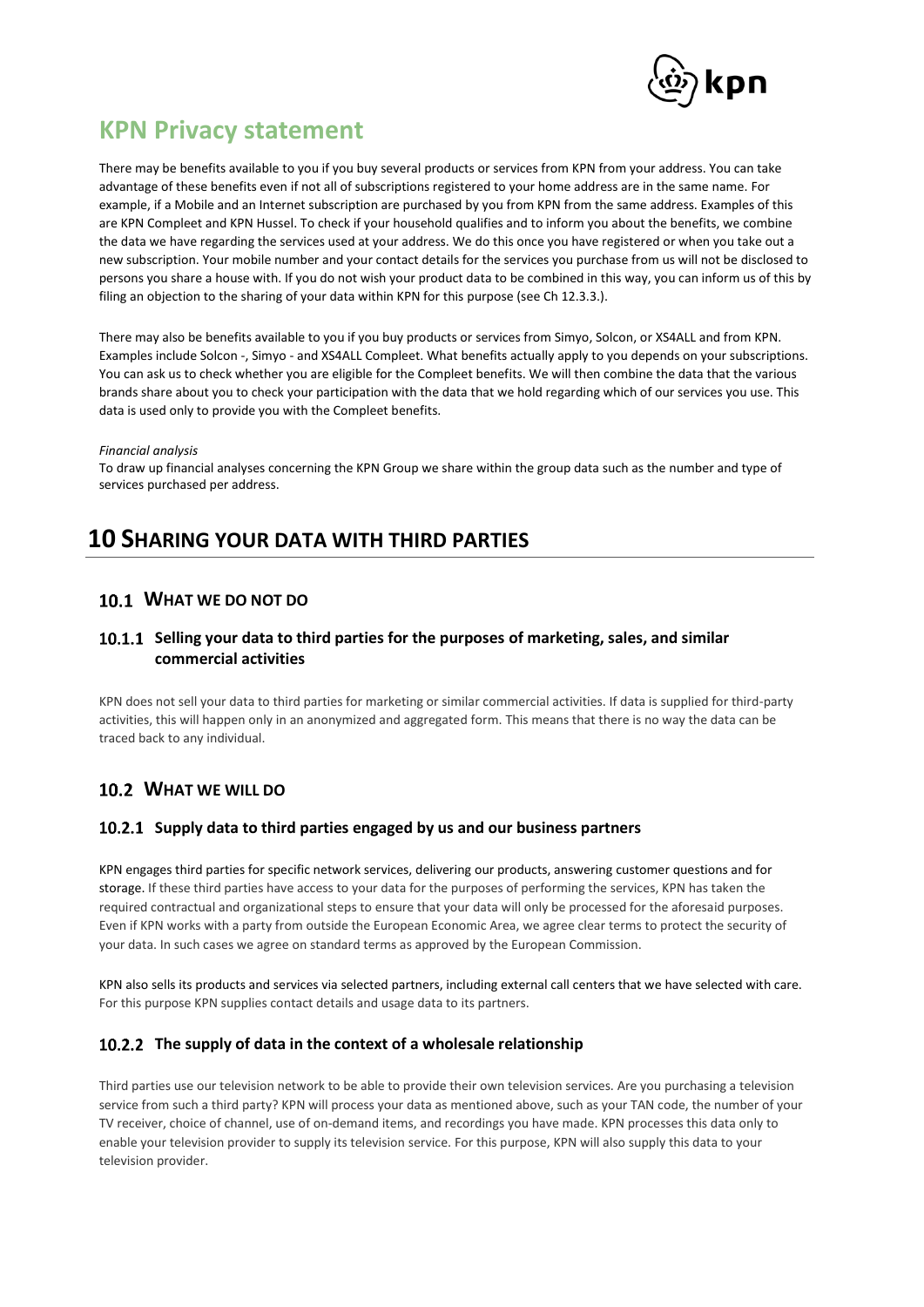

### 10.2.3 Supplying data to competent authorities

In some circumstances KPN is required by law to provide your data to third parties. These include the supply of data to competent authorities in the context of, for example, detection and a criminal investigation, or the supply of information to copyright owners such as in the context of a judicial investigation into illegal downloading. You can find more information about this on the websites of the national government and th[e police.](https://www.rijksoverheid.nl/onderwerpen/telecomgegevens-voor-opsporing/telecomgegevens-gebruiken-voor-opsporing#:~:text=Het%20Centraal%20Informatiepunt%20Onderzoek%20Telecommunicatie,van%20de%20telecom%2D%20en%20internetproviders.&text=Bevoegde%20opsporingsdiensten%20kunnen%20de%20klantgegevens,een%20geautomatiseerd%20informatiesysteem%20(CIS))

## **Supplying data to publishers of directories and subscriber information services**

If you have indicated that your telephone number may be included in the telephone directory and/or obtainable from a subscriber information service, KPN is required by law to forward the data needed for your inclusion in the directory to publishers of other telephone directories and subscriber information services. You can change the inclusion of your data at any time via www.mijnnummervermelding.nl.

### **Supplying data concerning protected B-numbers to other providers**

If you have a blocked B-number, we will supply your number to other providers for the purposes of shielding the called number on the invoice.

### **Giving your number to 112**

If you dial the emergency number 112, your telephone number will always be disclosed, even if you have blocked your caller ID, KPN is required by law to forward your phone number.

### **Supplying (anonymized) data to television - content providers**

To be able to comply with our reporting and payment obligations in respect to content providers (television program makers, broadcasters) KPN draws up reports that include data about how often certain programs are ordered on-demand within a certain period. The aggregated reports do not contain any identifying data. Your identity remains unknown to these providers.

## <span id="page-19-0"></span>**Supplying data to third parties for the purpose of carrying out a risk analysis and for credit registration**

In collaboration with other providers of public telecommunications services, KPN constructs a database of contracting parties who have been disconnected. It also includes people whose contract has been terminated because they have failed to comply with their payment and other obligations. This database is intended for use by KPN and these providers, in the context of deciding whether to accept applications for telecommunication services. Stichting Preventel is responsible for this database. You can find out from them whether and how you are included in this database. If you disagree with the way you have been included in this database, you can make an objection. Requests for information or objections should be sent to Stichting Preventel, Postbus 744, 7400 AS Deventer. For more information, go t[o www.preventel.nl](http://www.preventel.nl/).

As soon as we receive a request for a (new) subscription or a renewal, your data will also be forwarded to Experian, a company credit report supplier. This also happens if you send in a credit application. All data pertaining to your payment history will also be shared with Experian. Experian processes this data under its own responsibility for analyses of credit worthiness, fraud prevention, debt collection and data quality validation. Experian can use this data to make an accurate risk analysis. If, as a result of payment arrears, you have ever had a contract terminated, this information may have consequences for other contracts that involve financial and other obligations. This applies to mobile telephony subscriptions entered into after January 1, 2010 and to fixed line subscriptions entered into after May 1, 2016. If you would like to know more about this subject, clic[k here.](#page-19-0)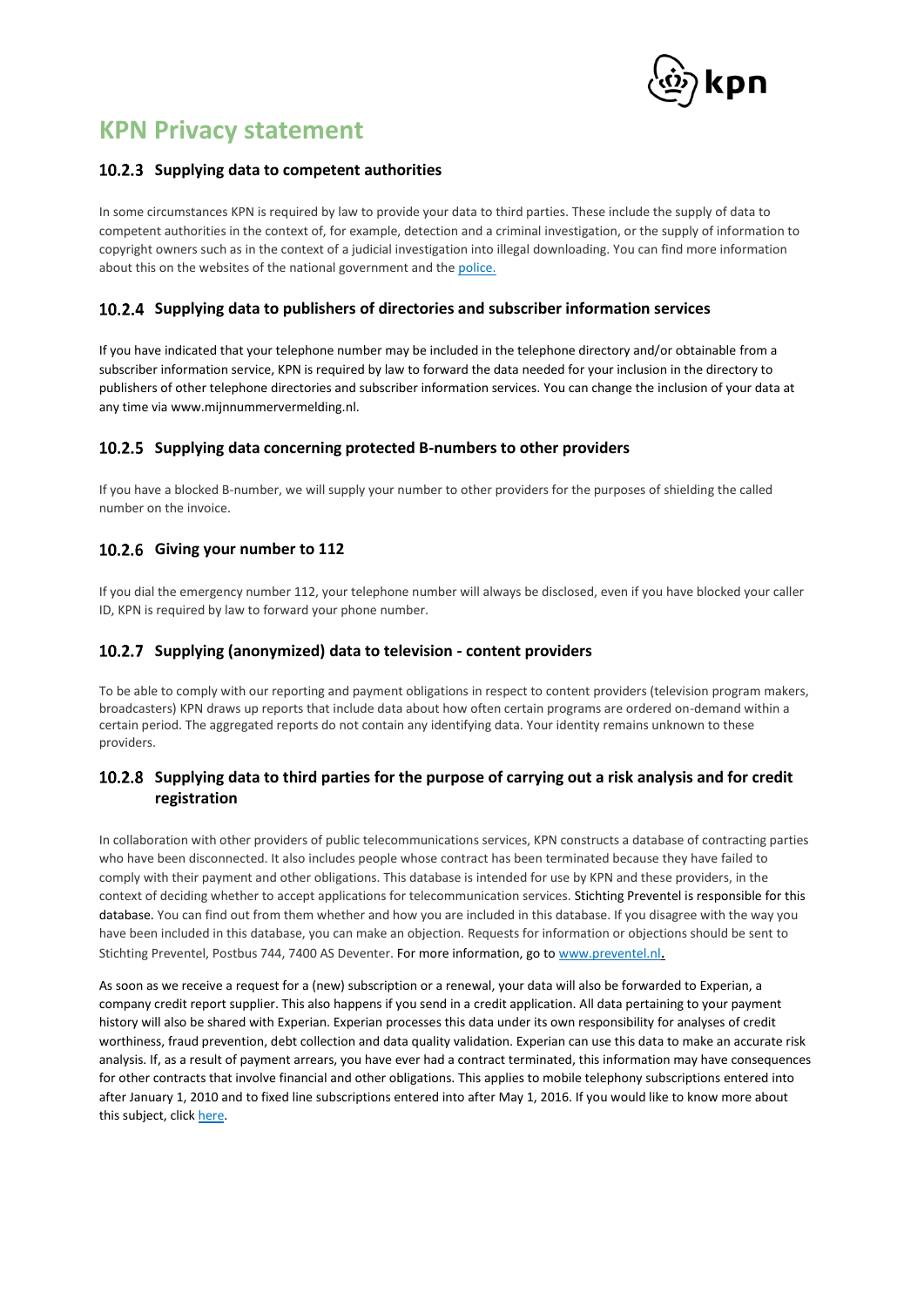

If you wish to file an objection or require information about the way you have been included in Experian's risk analysis, you can contact Experian via this websit[ehttp://www.experian.nl.](http://www.experian.nl/) Or you ca[n contact u](#page-22-0)s via our KPN Customer Relations department.

## **Supplying data concerning nuisance phone calls and complaints concerning illegal or unlawful information on the internet (notice & take down)**

If someone disturbs you with nuisance phone calls or you come across information that is unlawfully or illegally available on the internet, you can notify us. Would you like to know who is making these nuisance or malicious calls? Send us a written request to supply the contact data of the caller. If you make nuisance calls to someone else or if someone comes across information from you that is unlawfully or illegally available on the internet, that other party can report this to us and make the same request. If we receive such a request, we will follow the procedure described in 3.2.11. Should this not help, KPN will supply your telephone number, name and address to the complainant.

# **10.2.10 Device insurance**

You can find more information about supplying data for the Device insurance service unde[r paragraph 3.2.12.](#page-7-0)

# **The supply of data to third parties when you register for their service and this data is used by them for authentication and prevention of fraud**

To prevent the misuse of your data, other providers of products and services may ask KPN to verify data that you have given them. This may be done on the basis of a legitimate interest. Dependent on the request made by the provider, this may involve checking account data (hashed versions of your name, address, telephone number, date of birth) or requesting a date/time of a sim swap. After the check, we will only notify this provider whether or not your data is correct (with the answer yes or no) or we will only send a date/time when you started using your sim card. These checks can help prevent fraud.

Clic[k here](https://www.kpn.com/algemeen/missie-en-privacy-statement/fraudebestrijding.htm) for a fuller explanation. For more information about prevention of fraud or verification of identity you should also read the relevant terms and conditions and privacy statements of the providers themselves.

## **Supply of data to parties when you pay for purchases via your KPN invoice**

If you use KPN Pay to pay for your online purchases in the App Store, the Google Play Store, or the Microsoft Store, or if you pay for third-party services via your KPN invoice, then we share your data to confirm that your payments are being made via KPN. The third parties are responsible for the processing of your personal data so that you can use the services of these parties. If you want to learn about how these parties process your personal data or how you can exercise your rights, you can find this information in these parties' privacy statements.

# <span id="page-20-0"></span>**11 YOUR RIGHTS (INSPECTION, CORRECTION, OBJECTION)**

# <span id="page-20-1"></span>**11.1 INSPECTING YOUR DATA**

You have the right to inspect your personal data. This means you can request to see which of your personal data has been registered and for what purposes we use this data.

There are several ways of doing this. If you want information about the calls you have made or films and other on-demand items you have ordered, we refer you in the first instance to the "MijnKPN" dashboard on our websites (under "your data") and to the MijnKPN app. Here you will find not only your personal data, but also your itemized invoice.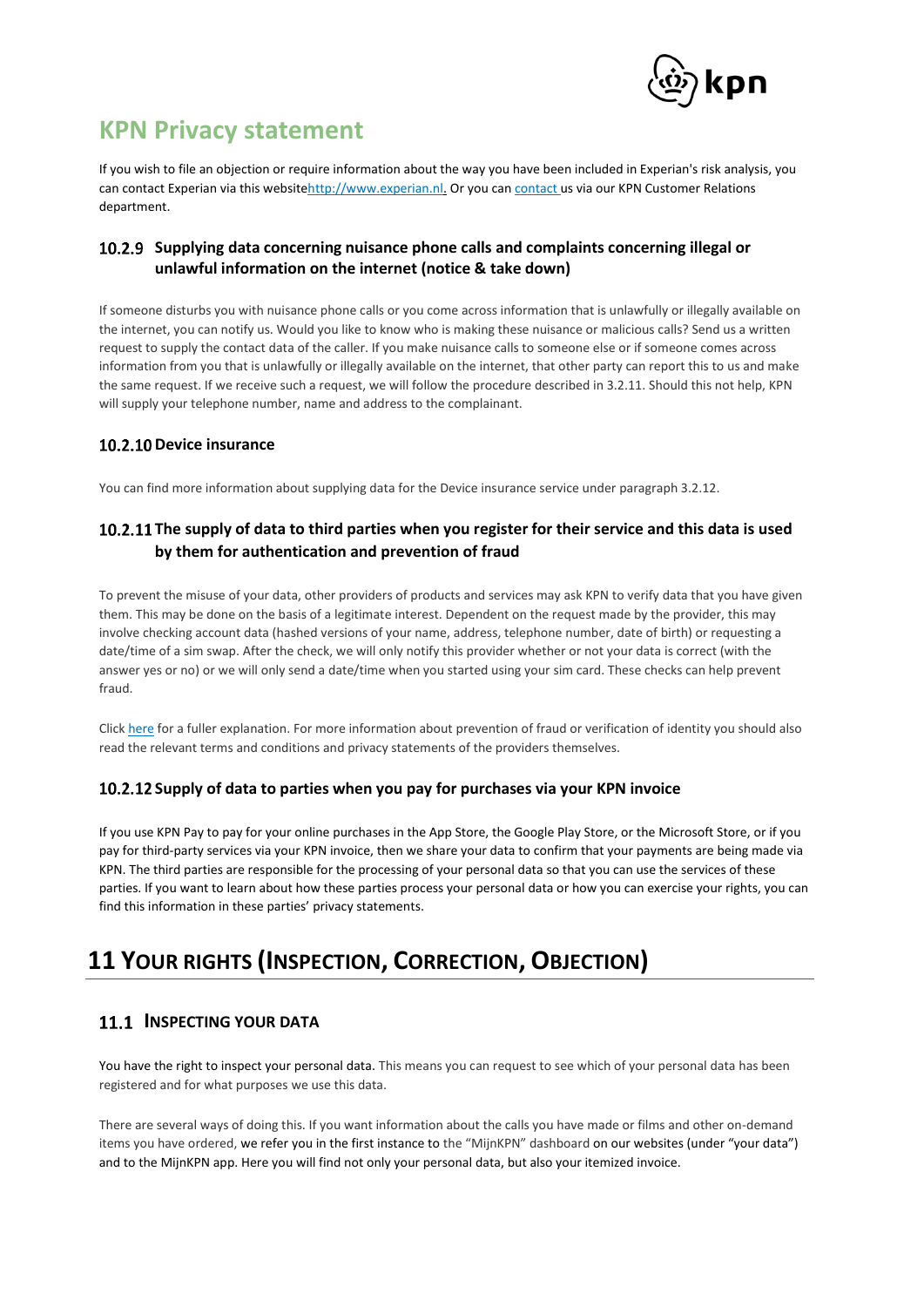

On certain matters we give you the option of indicating whether you wish for your data to be processed, for example for carrying out analyses or to be contacted for commercial purposes such as offers. You can find a clear summary of the choices you have indicated to us on the MijnKPN' dashboard on our websites (under 'your data') and on the MijnKPN app. You can see here not only what choices we have registered but we also enable you to easily change those choices at any time.

If you cannot find the information you are looking for via our websites or on our app, you can send us a letter with a request for inspection. Include your name, address, fixed and/or mobile telephone number and a shielded copy (without passport photo and BSN number) of a valid identity document. You can send the letter to the address indicated below under the heading "[Contact](#page-22-0)". We will reply to you within four weeks.

# **11.2 CORRECTING YOUR DATA**

You have the right to alter your personal data if they are not correct. For this, contact us as stated under ['Contact'.](#page-22-0) We will give you a written reply within four weeks.

# <span id="page-21-0"></span>**RIGHT TO OBJECT, PERMISSION TO PROCESS YOUR DATA**

### **Objection to KPN processing your personal data**

You can object to the processing of your personal data by KPN for purposes other than those necessary to perform a contract or to comply with any legal obligation. So, for example, you can object to the use of your personal data for analysis, marketing and sales activities. You can do this via the "MijnKPN" dashboard on our websites (under the heading "your data") or on the MijnKPN app. You can vary your choice at any time.

For this, contact us as stated under ['Contact'.](#page-22-0)

## **Consent to process your call and location data and data concerning viewing pattern**

Some data is used only if you have given your consent. This involves privacy sensitive data that is not necessary for the performance of a contract or to comply with any legal obligation. This includes using your call data to offer you a subscription that best suits your needs or for processing data about your viewing pattern to provide you with personal viewing advice. In such cases we will always seek your consent in advance before we use your data for such purposes. If you not wish your data be used for these purposes, do not give us your consent. This does not influence the use of our services.

If you previously gave your consent for us to process your sensitive data for the purposes mentioned above, you can withdraw that consent at any time. You can do this via the "MijnKPN" dashboard on our websites (under the heading "your data") or on the MijnKPN app. You can alter your choice at any time.

You can also contact us for this, as stated unde[r 'Contact'.](#page-22-0)

## **Objection to your data being shared within KPN**

If you not want KPN to share your data with other KPN brands or divisions or do not want your data to be combined so we can check whether your address is eligible for KPN Compleet, you can object to this. You can do so via the MijnKPN dashboard on our websites (under the heading "your data") or on the MijnKPN app. You can alter your choice at any time.

Here too, you can contact us as stated unde[r 'Contact'.](#page-22-0) You should indicate clearly in the letter what uses of your data you object to. Do you only object to your data being shared? Or do you object to use of your data by KPN, or both? We will give you a written reply within four weeks after sending us this objection.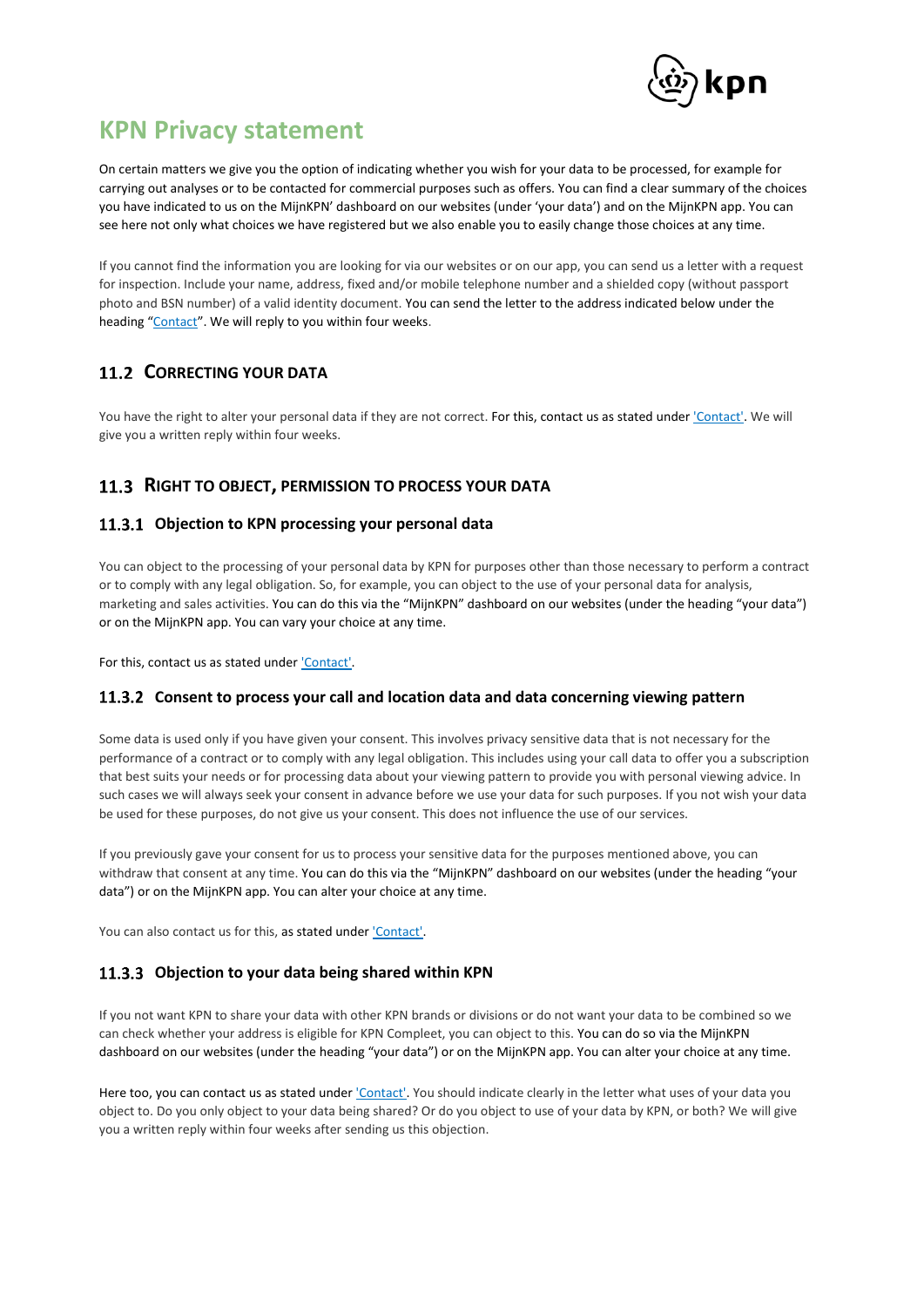

## **Objection to being approached**

You can object to being approached by KPN or you can withdraw your consent for purposes other than those necessary to perform a contract or to comply with any legal obligation. So, for example, you can object to being approached for sales activities.

You can object to any of the following forms of approach individually:

- approach in writing
- approach via SMS/e-mail
- telemarketing
- approach via TV

You can do this via the "MijnKPN" dashboard on our websites (under the heading "your data") or on the MijnKPN app. You can also unsubscribe by following the instructions in the mails that we send you or by indicating at the end of a telephone call that you no longer wish to be called by KPN. You can vary your choice at any time. Would you prefer to contact us? You will find how to do so under the section headed '[Contact](#page-22-0)'.

KPN will process your objection as soon as possible. However, it may take some time before your objection has been processed into all files. During this time you may still be approached.

# 11.4 Right to be forgotten

In some situations you have the right to have your personal data erased. You have; for example, previously given your express consent to KPN for the use of your data, but you now withdraw that consent. KPN will then erase your data. KPN cannot always honor a request for erasure of your data. Sometimes we are under a statutory or other obligation to store your data, for example, if the personal data is still needed for the purposes for which it was obtained.

## 11.5 Right to data portability

You have the right to receive your personal data held by KPN. In this way you can easily forward it to another supplier of the same kind of service. You can also request KPN to forward this data directly to another organization.

# <span id="page-22-0"></span>**12 CONTACT**

| Purpose/reason                                                      | Write to                                                                                                                              | Call or send SMS<br>to Customer Service, free<br>of charge, available 24/7 | More information available on our<br>website/service app |
|---------------------------------------------------------------------|---------------------------------------------------------------------------------------------------------------------------------------|----------------------------------------------------------------------------|----------------------------------------------------------|
| Right to inspection,<br>correction, erasure and<br>data portability | <b>KPN Customer Reactions</b><br>(quoting "GDPR Rights")<br>Postbus 58800<br>1040 JA Amsterdam<br>(Netherlands)<br>rechtenavg@kpn.com |                                                                            |                                                          |
|                                                                     | For verification                                                                                                                      |                                                                            |                                                          |
|                                                                     | purposes, please add                                                                                                                  |                                                                            |                                                          |
|                                                                     | your name, address,                                                                                                                   |                                                                            |                                                          |
|                                                                     | fixed and/ mobile phone                                                                                                               |                                                                            |                                                          |
|                                                                     | number, and a shielded                                                                                                                |                                                                            |                                                          |
|                                                                     | copy of your proof of                                                                                                                 |                                                                            |                                                          |
|                                                                     | identity to your request.                                                                                                             |                                                                            |                                                          |